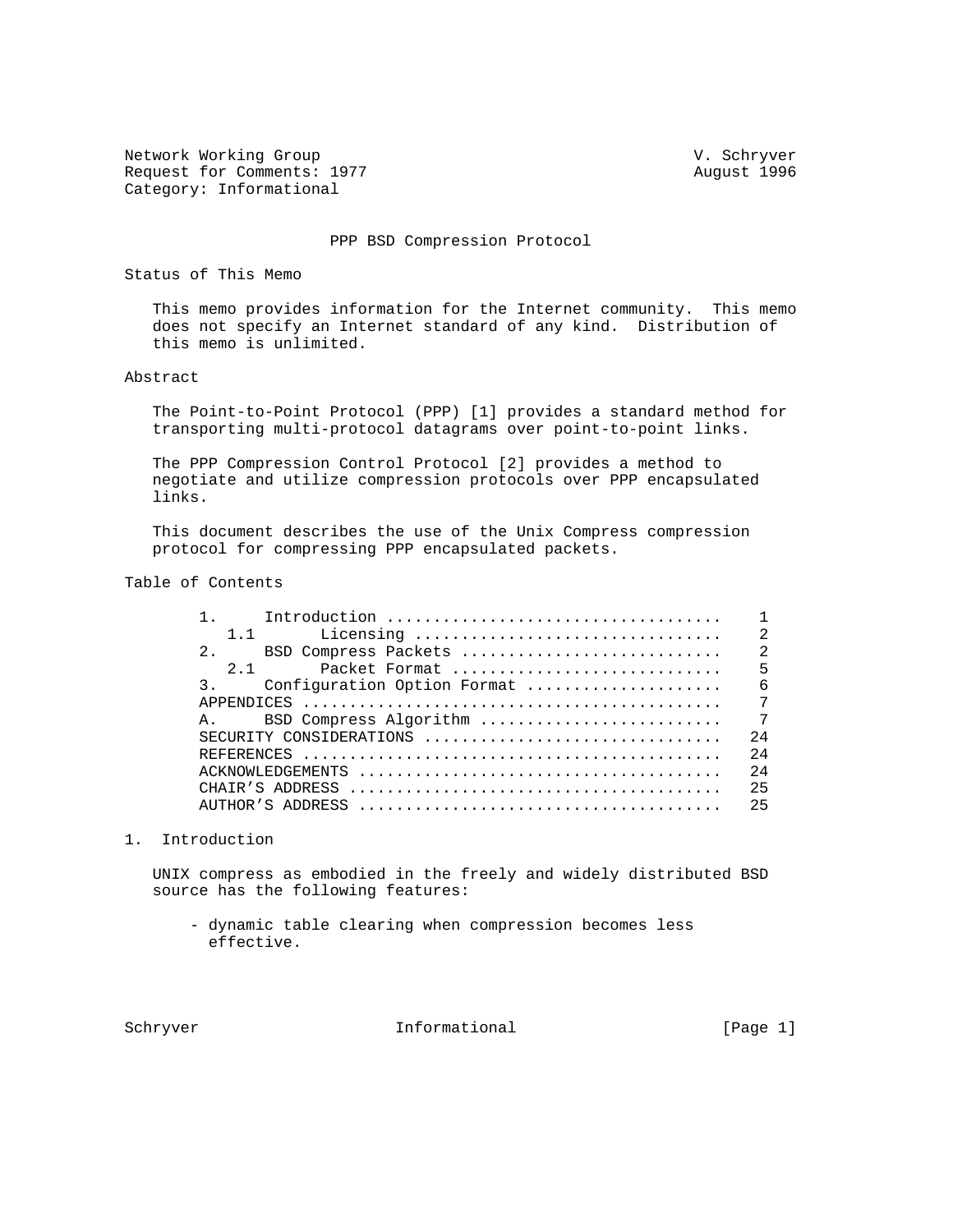- automatic turning off of compression when the overall result is not smaller than the input.
- dynamic choice of code width within predetermined limits.
- heavily used for many years in networks, on modem and other point-to-point links to transfer netnews.
- an effective code width requires less than 64KBytes of memory on both sender and receive.

# 1.1. Licensing

 BSD Unix compress command source is widely and freely available, with no additional license for many computer vendors. The included source code is based on the BSD compress command source and carries only the copyright of The Regents of the University of California. Use the code entirely at your own risk. It has no warranties or indemnifications of any sort. Note that there are patents on LZW.

2. BSD Compress Packets

 Before any BSD Compress packets may be communicated, PPP must reach the Network-Layer Protocol phase, and the CCP Control Protocol must reach the Opened state.

 Exactly one BSD Compress datagram is encapsulated in the PPP Information field, where the PPP Protocol field contains 0xFD or 0xFB. 0xFD is used when the PPP multilink protocol is not used or "above" multilink. 0xFB is used "below" multilink, to compress independently on individual links of a multilink bundle.

 The maximum length of the BSD Compress datagram transmitted over a PPP link is the same as the maximum length of the Information field of a PPP encapsulated packet.

 Only packets with PPP Protocol numbers in the range 0x0000 to 0x3FFF and neither 0xFD nor 0xFB are compressed. Other PPP packets are always sent uncompressed. Control packets are infrequent and should not be compressed for robustness.

# Padding

 BSD Compress packets require the previous negotiation of the Self-Describing-Padding Configuration Option [3] if padding is added to packets. If no padding is added, than Self-Describing- Padding is not required.

Schryver 10 Informational 100 Informational [Page 2]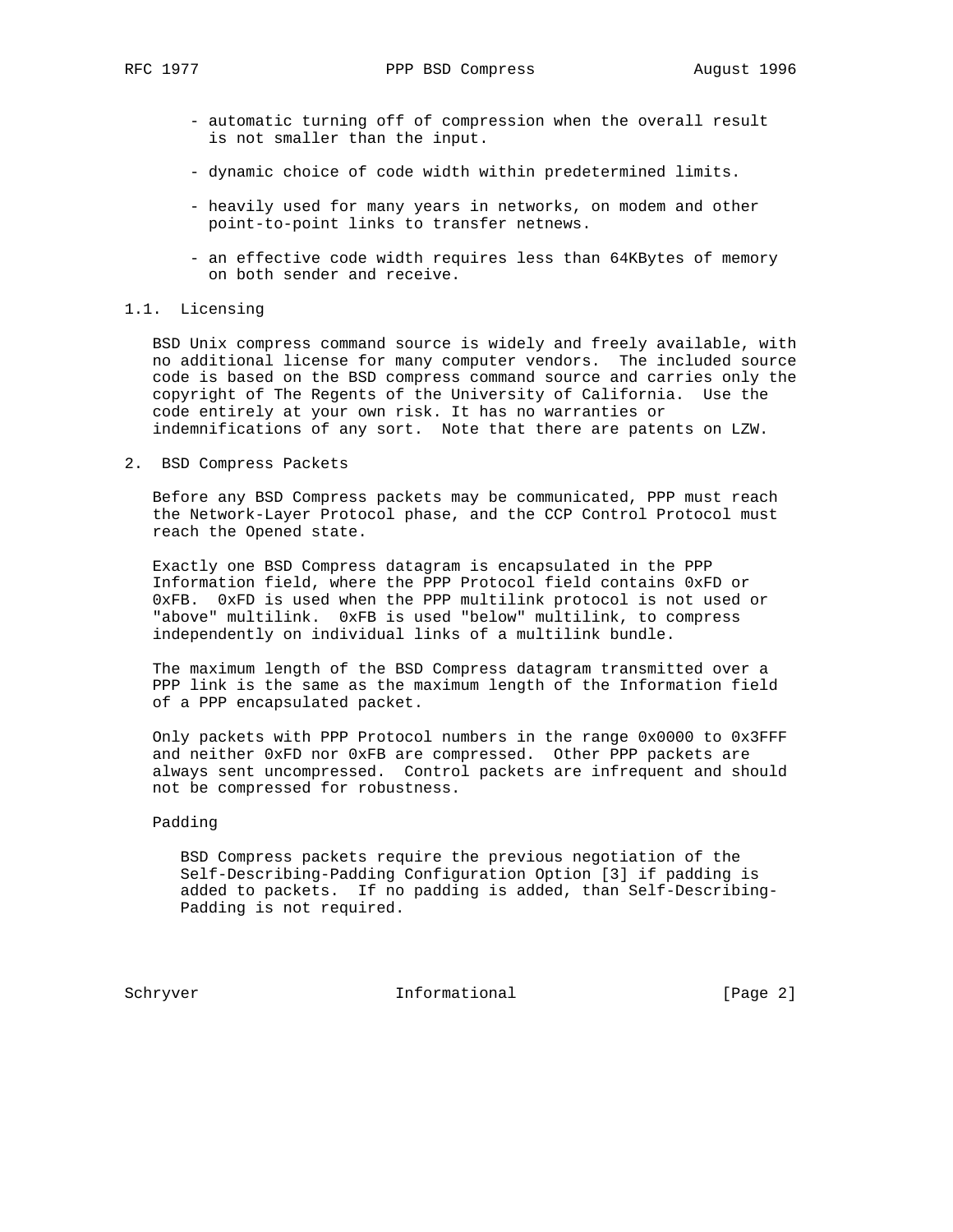# Reliability and Sequencing

 BSD Compress requires the packets to be delivered in sequence. It relies on Reset-Request and Reset-Ack CCP packets or on renegotiation of the Compression Control Protocol [2] to indicate loss of synchronization between the transmitter and receiver. The HDLC FCS detects corrupted packets and the normal mechanisms discard them. Missing or out of order packets are detected by the sequence number in each packet. The packet sequence number ought to be checked before decoding the packet.

 Instead of transmitting a Reset-Request packet when detecting a decompression error, the receiver MAY momentary force CCP to drop out of the Opened state by transmitting a new CCP Configure- Request. This method is more expensive than using Reset-Requests.

 When the receiver first encounters an unexpected sequence number it SHOULD send a Reset-Request CCP packet as defined in the Compression Control Protocol. When the transmitter sends the Reset-Ack or when the receiver receives a Reset-ACK, they must reset the sequence number to zero, clear the compression dictionary, and resume sending and receiving compressed packets. The receiver MUST discard all compressed packets after detecting an error and until it receives a Reset-Ack. This strategy can be thought of as abandoning the transmission of one "file" and starting the transmission of a new "file."

 The transmitter must clear its compression dictionary and respond with a Reset-Ack each time it receives a Reset-Request, because it cannot know if previous Reset-Acks reached the receiver. The receiver MUST clear its compression dictionary each time it receives a Reset-Ack, because the transmitter will have cleared its compression dictionary.

 When the link is busy, one decompression error is usually followed by several more before the Reset-Ack can be received. It is undesirable to transmit Reset-Requests more frequently than the round-trip-time of the link, because redundant Reset-Requests cause unnecessary compression dictionary clearing. The receiver MAY transmit an additional Reset-Request each time it receives a compressed or uncompressed packet until it finally receives a Reset-Ack, but the receiver ought not transmit another Reset- Request until the Reset-Ack for the previous one is late. The receiver MUST transmit enough Reset-Request packets to ensure that the transmitter receives at least one. For example, the receiver might choose to not transmit another Reset-Request until after one second (or, of course, a Reset-Ack has been received and decompression resumed).

Schryver 10 Informational 100 Informational [Page 3]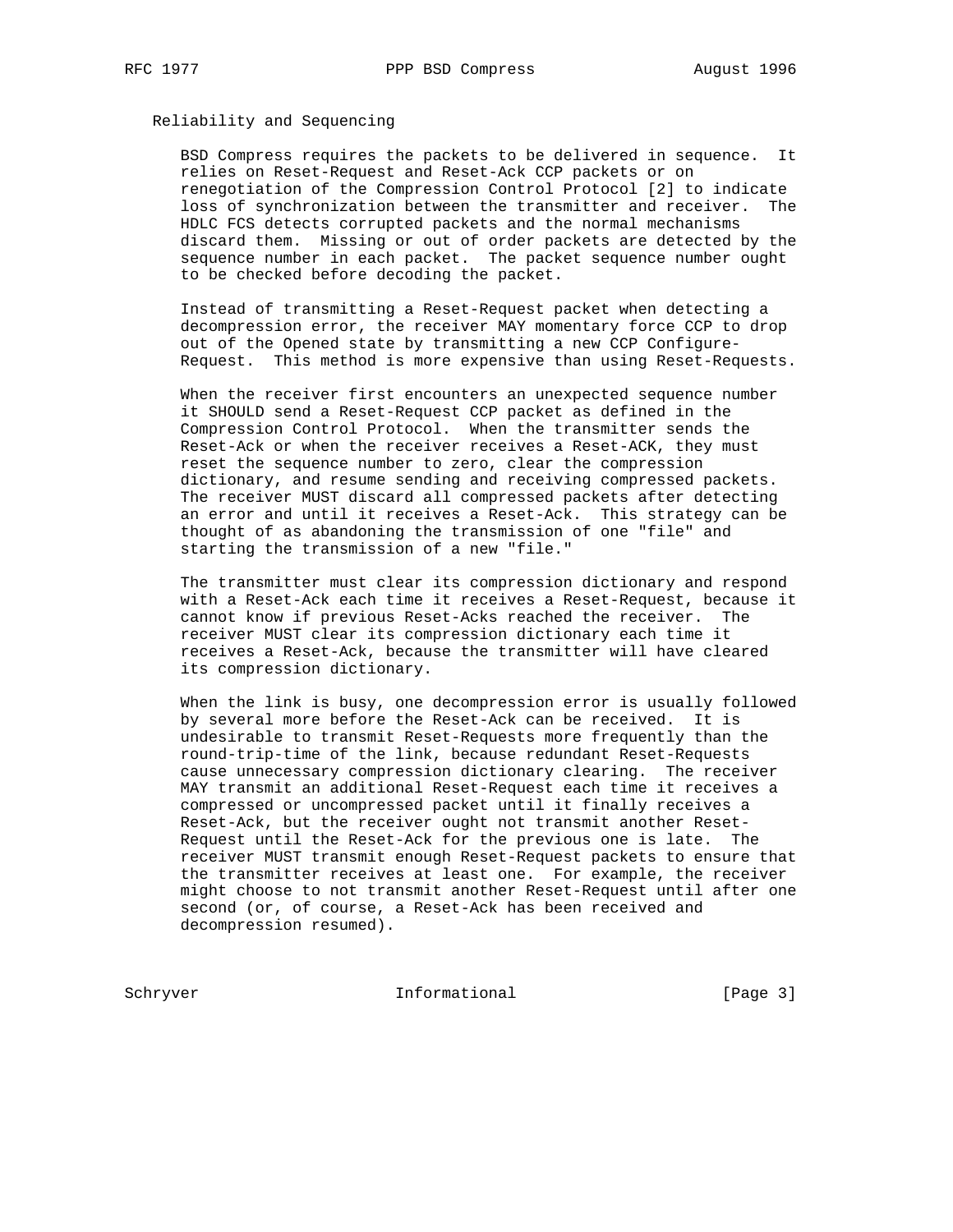## Data Expansion

 When significant data expansion is detected, the PPP packet MUST be sent without compression. Packets that would expand by fewer than 3 bytes SHOULD be sent without compression, but MAY be sent compressed provided the result does not exceed the MTU of the link. This makes moot standards document exegesises about exactly which bytes, such as the Protocol fields, count toward expansion.

 When a packet is received with PPP Protocol numbers in the range 0x0000 to 0x3FFF, (except, of course, 0xFD and 0xFB) it is assumed that the packet would have caused expansion. The packet is locally compressed to update the compression history.

 Sending incompressible packets in their native encapsulation avoids maximum transmission unit complications. If uncompressed packets could be larger than their native form, then it would be necessary for the upper layers of an implementation to treat the PPP link as if it had a smaller MTU, to ensure that compressed incompressible packets are never larger than the negotiated PPP MTU.

 Using native encapsulation for incompressible packets complicates the implementation. The transmitter and the receiver must start putting information into the compression dictionary starting with the same packets, without relying upon seeing a compressed packet for synchronization. The first few packets after clearing the dictionary are usually incompressible, and so are likely to sent in their native encapsulation, just like packets before compression is turned on. If CCP or LCP packets are handled separately from Network-Layer packets (e.g. a "daemon" for control packets and "kernel code" for data packets), care must be taken to ensure that the transmitter synchronizes clearing the dictionary with the transmission of the configure-ACK or Reset-Ack that starts compression, and the receiver must similarly ensure that its dictionary is cleared before it processes the next packet.

 A difficulty caused by sending data that would expand uncompressed is that the receiver must adaptively clear its dictionary at precisely the same times as the sender. In the classic BSD compression code, the dictionary clearing is signaled by the reserved code 256. Because data that would expend is sent without compression, there is no reliable way for the sender to signal explicitly when it has cleared its dictionary. This difficulty is resolved by specifying the parameters that control the dictionary clearing, and having both sender and receiver clear their dictionaries at the same times.

Schryver Informational [Page 4]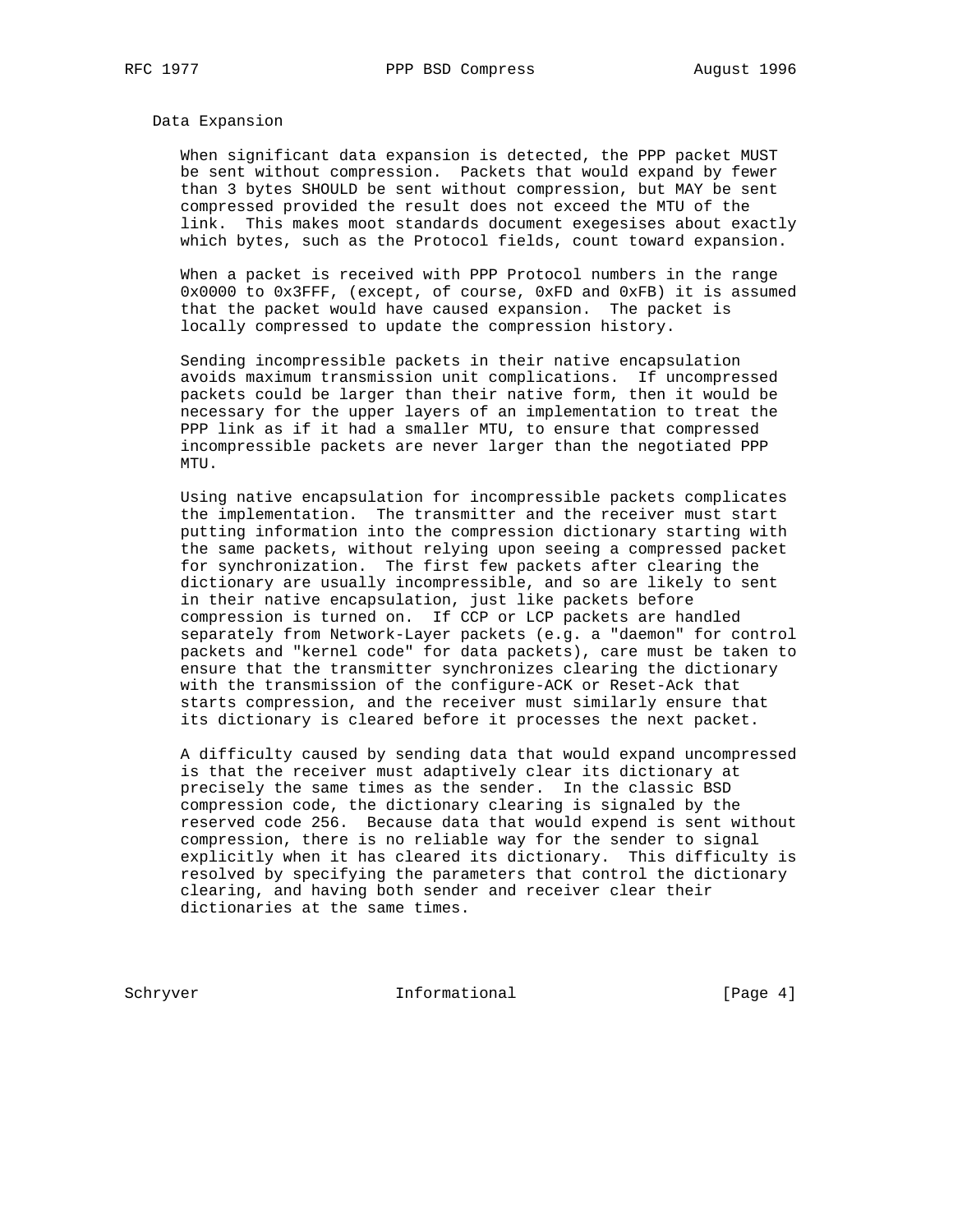# 2.1. Packet Format

A summary of the BSD Compress packet format is shown below.

The fields are transmitted from left to right.

0  $1$  2 3 0 1 2 3 4 5 6 7 8 9 0 1 2 3 4 5 6 7 8 9 0 1 2 3 4 5 6 7 8 9 0 1 +-+-+-+-+-+-+-+-+-+-+-+-+-+-+-+-+-+-+-+-+-+-+-+-+-+-+-+-+-+-+-+-+ | PPP Protocol | Sequence +-+-+-+-+-+-+-+-+-+-+-+-+-+-+-+-+-+-+-+-+-+-+-+-+-+-+-+-+-+-+-+-+ | Data ... +-+-+-+-+-+-+-+-+

PPP Protocol

 The PPP Protocol field is described in the Point-to-Point Protocol Encapsulation [1].

 When the BSD Compress compression protocol is successfully negotiated by the PPP Compression Control Protocol [2], the value of the protocol field is 0xFD or 0xFB. This value MAY be compressed when Protocol-Field-Compression is negotiated.

#### Sequence

 The sequence number is sent most significant octet first. It starts at 0 when the dictionary is cleared, and is incremented by 1 after each packet, including uncompressed packets. The sequence number after 65535 is zero. In other words, the sequence number "wraps" in the usual way.

 The sequence number ensures that lost or out of order packets do not cause the compression databases of the peers to become unsynchronized. When an unexpected sequence number is encountered, the dictionaries must be resynchronized with a CCP Reset-Request or Configure-Request. The packet sequence number can be checked before a compressed packet is decoded.

# Data

 The compressed PPP encapsulated packet, consisting of the Protocol and Data fields of the original, uncompressed packet follows.

 The Protocol field compression MUST be applied to the protocol field in the original packet before the sequence number is computed or the entire packet is compressed, regardless of whether

Schryver Informational [Page 5]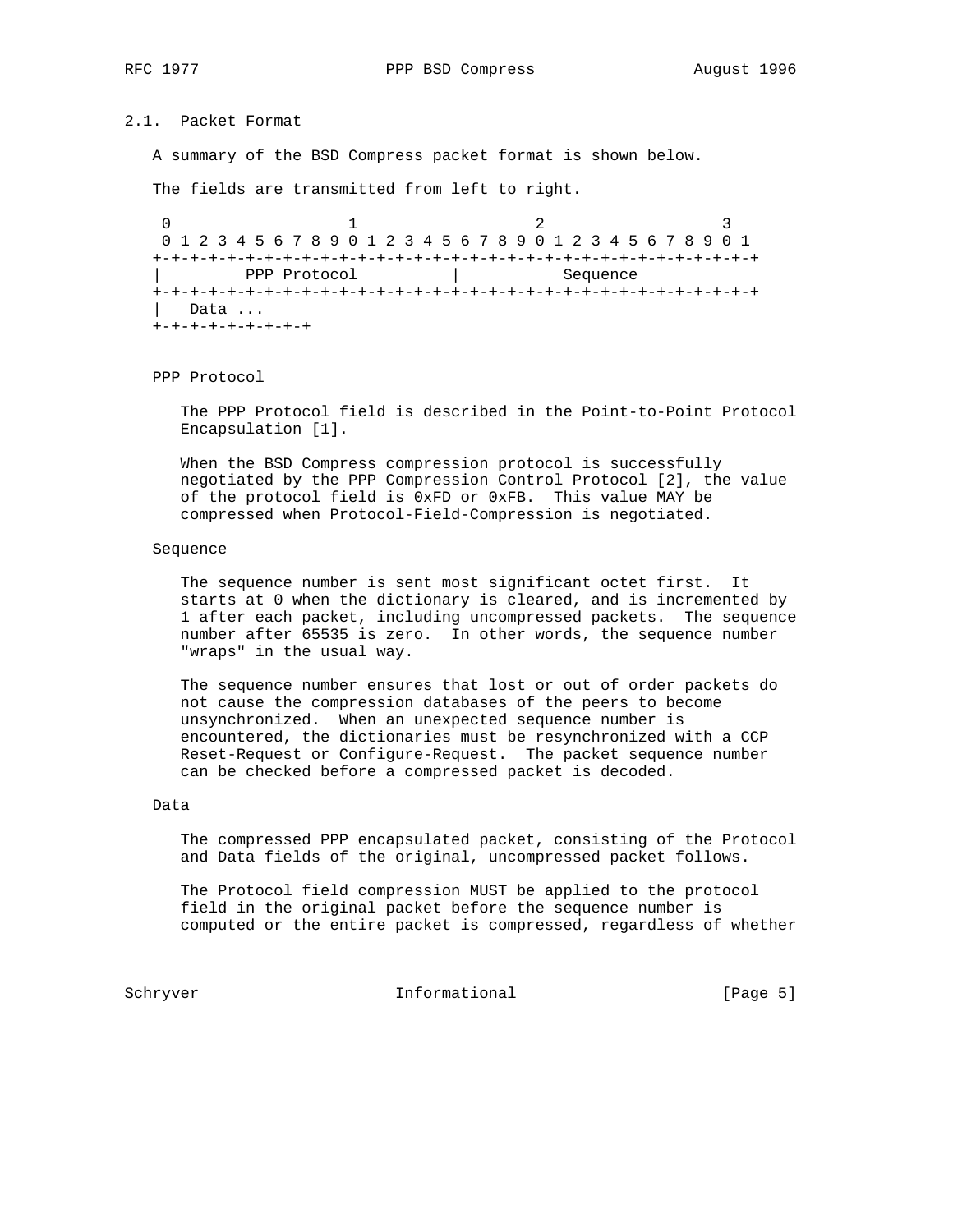the PPP protocol field compression has been negotiated. Thus, if the original protocol number was less than 0x100, it must be compressed to a single byte.

 The format of the compressed data is more precisely described by the example code in the "BSD Compress Algorithm" appendix.

3. Configuration Option Format

# Description

 The CCP BSD Compress Configuration Option negotiates the use of BSD Compress on the link. By default or ultimate disagreement, no compression is used.

 A summary of the BSD Compress Configuration Option format is shown below. The fields are transmitted from left to right.

|  |  |  |  |  |  |  |  | 0 1 2 3 4 5 6 7 8 9 0 1 2 3 4 5 6 7 8 9 0 1 2 3 |  |                            |  |  |  |  |  |  |  |  |  |  |  |  |  |  |  |
|--|--|--|--|--|--|--|--|-------------------------------------------------|--|----------------------------|--|--|--|--|--|--|--|--|--|--|--|--|--|--|--|
|  |  |  |  |  |  |  |  |                                                 |  |                            |  |  |  |  |  |  |  |  |  |  |  |  |  |  |  |
|  |  |  |  |  |  |  |  |                                                 |  | Type   Length   Vers  Dict |  |  |  |  |  |  |  |  |  |  |  |  |  |  |  |
|  |  |  |  |  |  |  |  |                                                 |  |                            |  |  |  |  |  |  |  |  |  |  |  |  |  |  |  |

#### Type

21 or 0x15 for BSD compress.

## Length

3

Vers

Must be the binary number 001.

# Dict

 The size in bits of the largest code used. It can range from 9 to 16. A common choice is 12. The code included below can support code sizes from 9 to 15.

 It is convenient to treat the byte containing the Vers and Dict fields as a single field with legal values ranging from 0x29 to 0x30.

Schryver 10 Informational [Page 6]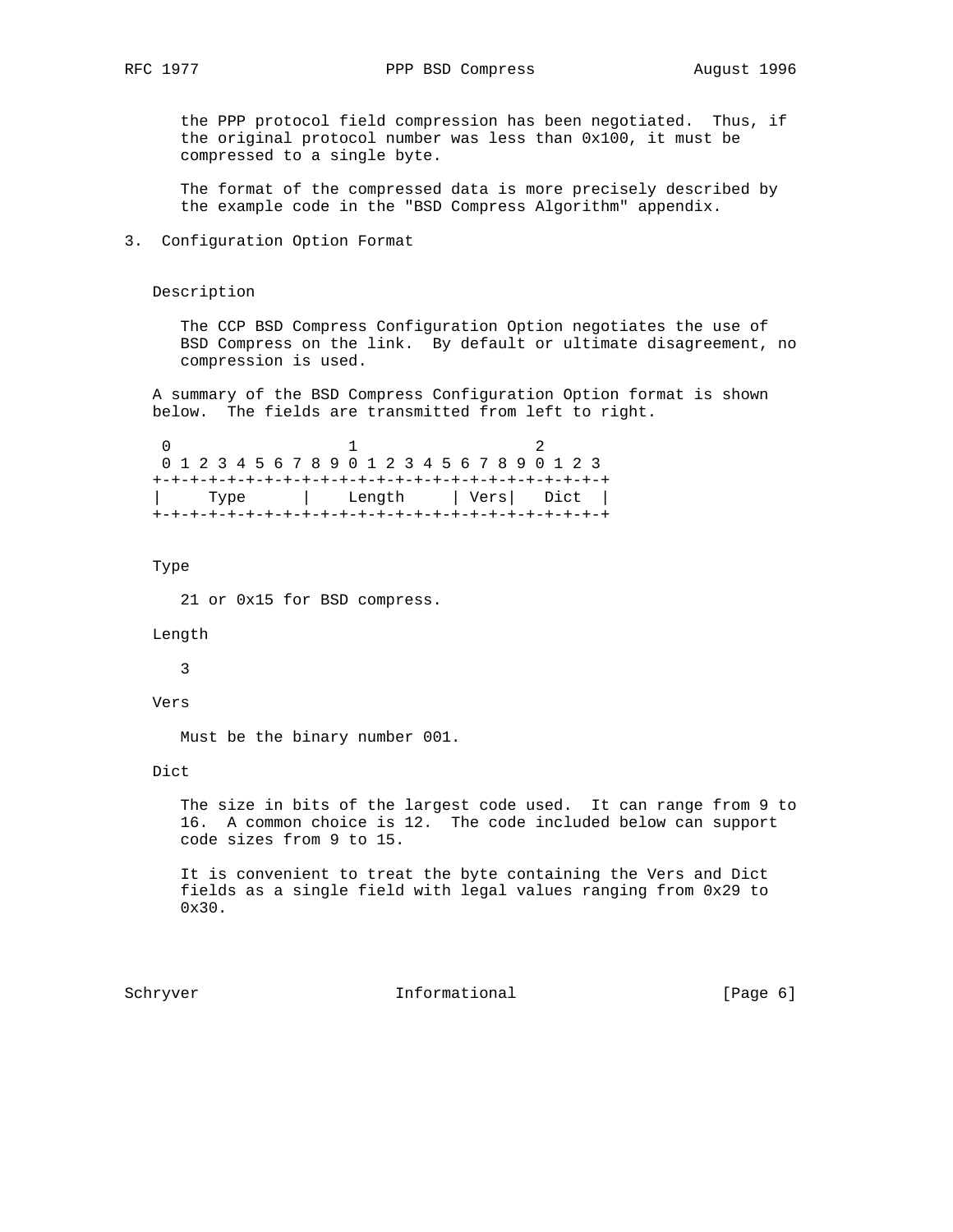Note that the peer receiving compressed data must use the same code size as the peer sending data. It is not practical for the receiver to use a larger dictionary or code size, because both dictionaries must be cleared at the same time, even when the data is not compressible, so that uncompressed packets are being sent, and so the receiver cannot receive LZW "CLEAR" codes.

 When a received Configure-Request specifies a smaller dictionary than the local preference, it is often best to accept it instead of using a Configure-Nak to ask the peer to specify a larger dictionary.

A. BSD Compress Algorithm

 This code is the core of a commercial workstation implementation. It was derived by transliterating the 4.\*BSD compress command. It is unlikely to be of direct use in any system that does not have the same mixture of mbufs and STREAMS buffers. It may need to be retuned for CPU's other than RISC's with many registers and certain addressing modes. However, the code is the most accurate and unambiguous way of defining the changes to the BSD compress source required to apply it to a stream instead of a file.

 Note that it assumes a "short" contains 16 bits and an "int" contains at least 32 bits. Where it would matter if more than 32 bits were in an "int" or "long," \_\_uint32\_t is used instead.

/\* Because this code is derived from the 4.3BSD compress source: \* \* \* Copyright (c) 1985, 1986 The Regents of the University of California. \* All rights reserved. \* \* This code is derived from software contributed to Berkeley by \* James A. Woods, derived from original work by Spencer Thomas \* and Joseph Orost. \* \* Redistribution and use in source and binary forms, with or without \* modification, are permitted provided that the following conditions \* are met: \* 1. Redistributions of source code must retain the above copyright notice, this list of conditions and the following disclaimer. \* 2. Redistributions in binary form must reproduce the above copyright notice, this list of conditions and the following disclaimer in the documentation and/or other materials provided with the distribution. \* 3. All advertising materials mentioning features or use of this software must display the following acknowledgement:

Schryver 10 Informational 100 Informational [Page 7]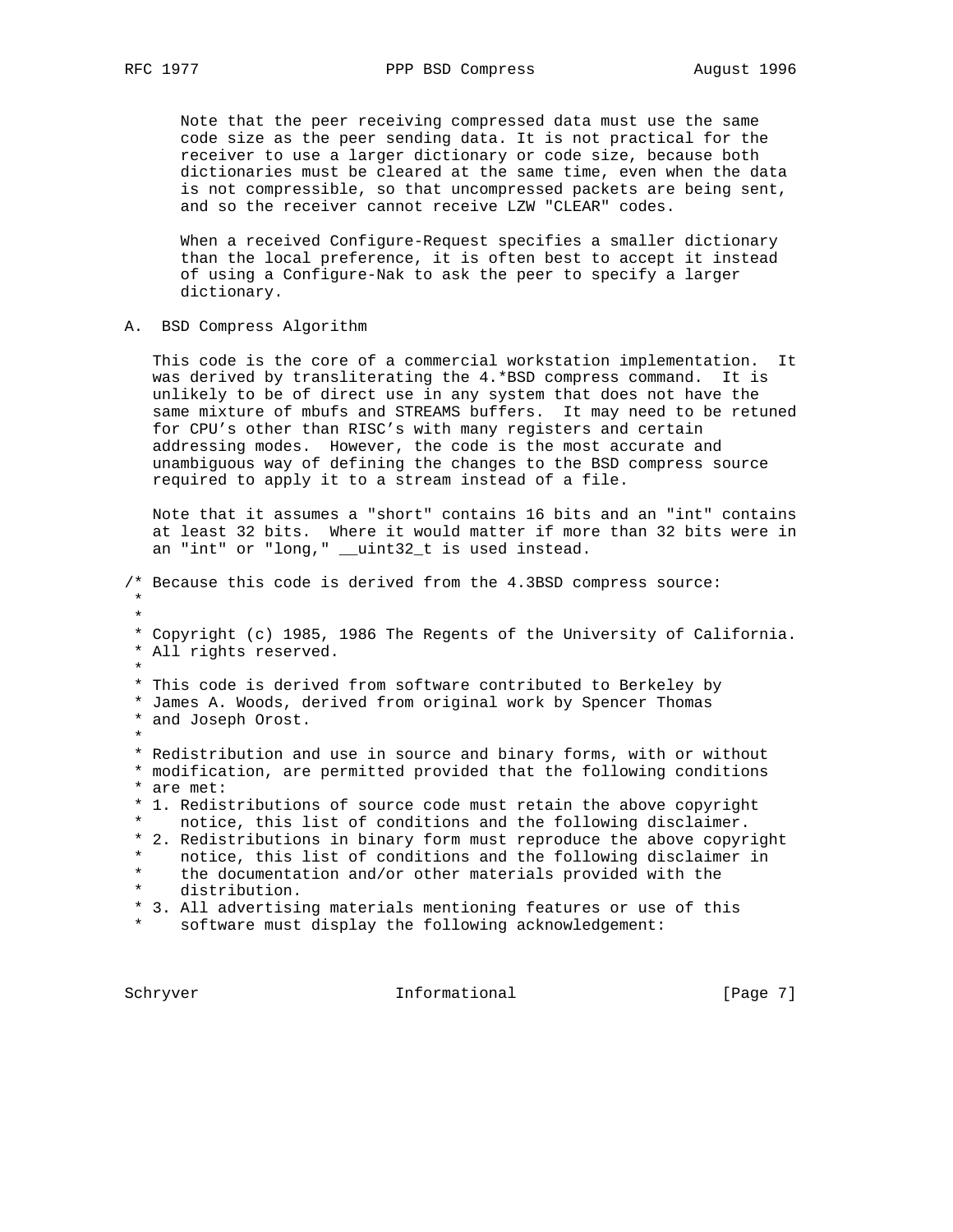RFC 1977 PPP BSD Compress August 1996

 \* This product includes software developed by the University of California, Berkeley and its contributors. \* 4. Neither the name of the University nor the names of its \* contributors may be used to endorse or promote products derived from this software without specific prior written permission. \* \* THIS SOFTWARE IS PROVIDED BY THE REGENTS AND CONTRIBUTORS ''AS IS'' \* AND ANY EXPRESS OR IMPLIED WARRANTIES, INCLUDING, BUT NOT LIMITED TO, \* THE IMPLIED WARRANTIES OF MERCHANTABILITY AND FITNESS FOR A \* PARTICULAR PURPOSE ARE DISCLAIMED. IN NO EVENT SHALL THE REGENTS \* OR CONTRIBUTORS BE LIABLE FOR ANY DIRECT, INDIRECT, INCIDENTAL, \* SPECIAL, EXEMPLARY, OR CONSEQUENTIAL DAMAGES (INCLUDING, BUT NOT \* LIMITED TO, PROCUREMENT OF SUBSTITUTE GOODS OR SERVICES; LOSS OF USE, \* DATA, OR PROFITS; OR BUSINESS INTERRUPTION) HOWEVER CAUSED AND ON ANY \* THEORY OF LIABILITY, WHETHER IN CONTRACT, STRICT LIABILITY, OR TORT \* (INCLUDING NEGLIGENCE OR OTHERWISE) ARISING IN ANY WAY OUT OF THE USE \* OF THIS SOFTWARE, EVEN IF ADVISED OF THE POSSIBILITY OF SUCH DAMAGE. \*/ /\* \*\*\*\*\*\*\*\*\*\*\*\*\*\*\*\*\* \*/ struct bsd\_db {<br>int totlen;<br>u\_int hsize; int totlen;  $\sqrt{x}$  length of this structure  $\sqrt{x}$  u\_int hsize; /\* size of the hash table \*/ u\_char hshift; /\* used in hash function \*/ u\_char n\_bits; /\* current bits/code \*/ u\_char debug; u\_char unit; u\_short mru; u\_short seqno; /\* # of last byte of packet \*/ u\_int maxmaxcode; /\* largest valid code \*/ u\_int max\_ent; /\* largest code in use \*/ u\_int in\_count; /\* uncompressed bytes \*/ u\_int bytes\_out; /\* compressed bytes \*/ u\_int ratio; /\* recent compression ratio \*/ u\_int checkpoint; /\* when to next check ratio \*/ int clear\_count; /\* times dictionary cleared \*/ int incomp\_count; /\* incompressible packets \*/ int decomp\_count; /\* packets decompressed \*/ int overshoot; /\* excess decompression buf \*/ int undershoot; /\* insufficient decomp. buf \*/ u\_short \*lens; /\* array of lengths of codes \*/ struct bsd\_dict { union { /\* hash value \*/ \_\_uint32\_t fcode;

struct {

#ifdef BSD\_LITTLE\_ENDIAN

Schryver Informational [Page 8]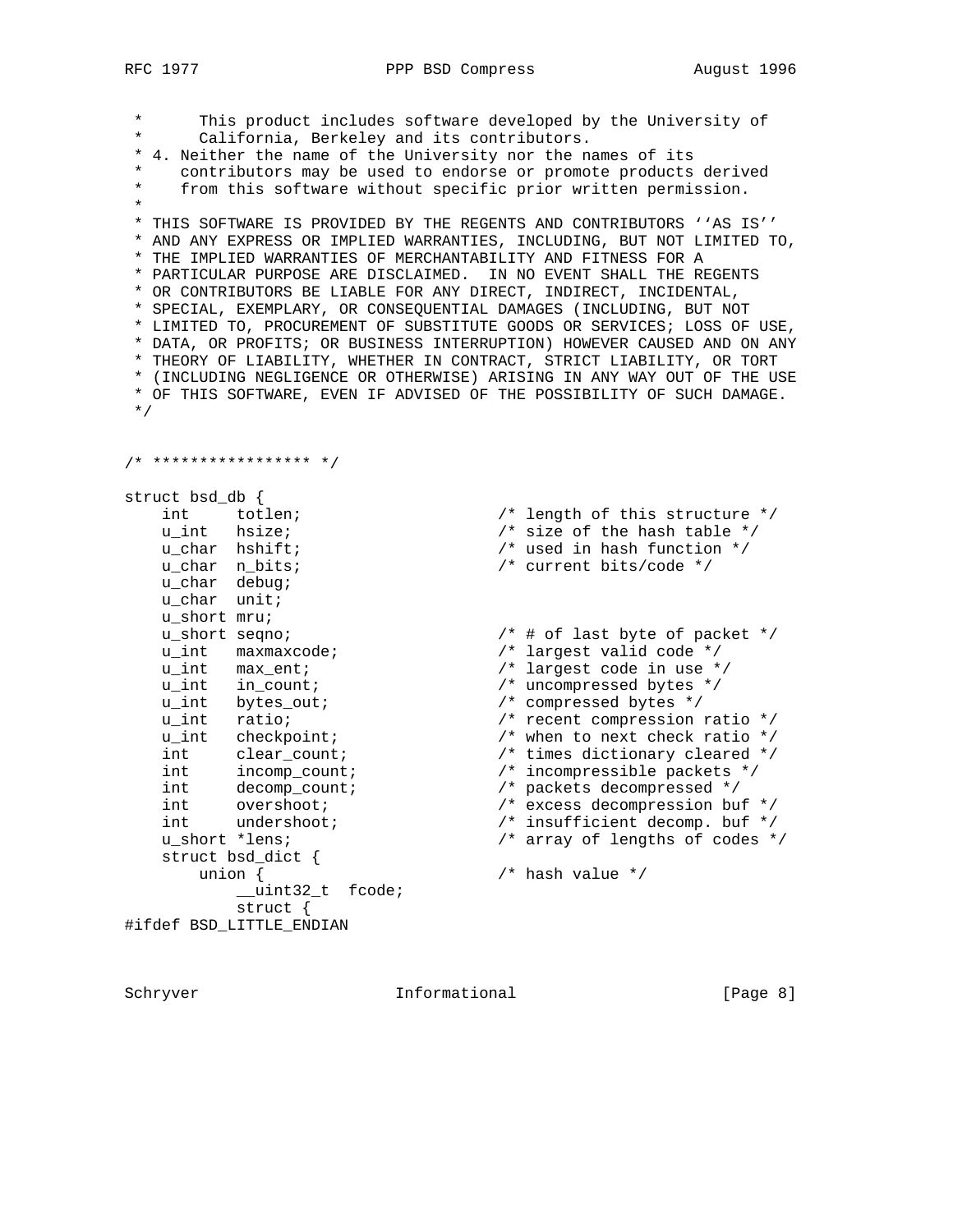```
 u_short prefix; /* preceding code */
 u_char suffix; /* last character of new code */
               u_short prefix;<br>u_char suffix;<br>u_char pad;
#else
                u_char pad;
 u_char suffix; /* last character of new code */
 u_short prefix; /* preceding code */
#endif
            } hs;
       } f;<br>u_short codeml;<br>u_short cptr;
 u_short codem1; /* output of hash table -1 */
 u_short cptr; /* map code to hash table */
    } dict[1];
};<br>#define BSD_OVHD (2+2)
                                      \frac{1}{2} overhead/packet */
#define MIN_BSD_BITS 9
#define MAX_BSD_BITS 15 /* implementation limit */
#define BSD_VERS 1 /* when shifted */
#ifdef _KERNEL
extern struct bsd_db *pf_bsd_init(struct bsd_db*, int, int, int);
extern int pf_bsd_comp(struct bsd_db*,u_char*,int,struct mbuf*,int);
extern mblk_t* pf_bsd_decomp(struct bsd_db*, mblk_t*);
extern void pf_bsd_incomp(struct bsd_db*, mblk_t*, u_int);
#endif
/* ***************** */
/* PPP "BSD compress" compression
 * The differences between this compression and the classic BSD LZW
 * source are obvious from the requirement that the classic code worked
  * with files while this handles arbitrarily long streams that
  * are broken into packets. They are:
 *
 * When the code size expands, a block of junk is not emitted by<br>* the compressor and not expected by the decompressor.
           the compressor and not expected by the decompressor.
  *
  * New codes are not necessarily assigned every time an old
  * code is output by the compressor. This is because a packet
 * end forces a code to be emitted, but does not imply that a<br>* The sequence has been seen.
           new sequence has been seen.
  *
  * The compression ratio is checked at the first end of a packet
  * after the appropriate gap. Besides simplifying and speeding
 * things up, this makes it more likely that the transmitter<br>* 3nd receiver will agree when the dictionary is cleared whe
  * and receiver will agree when the dictionary is cleared when
          compression is not going well.
  */
```
Schryver 10 Informational [Page 9]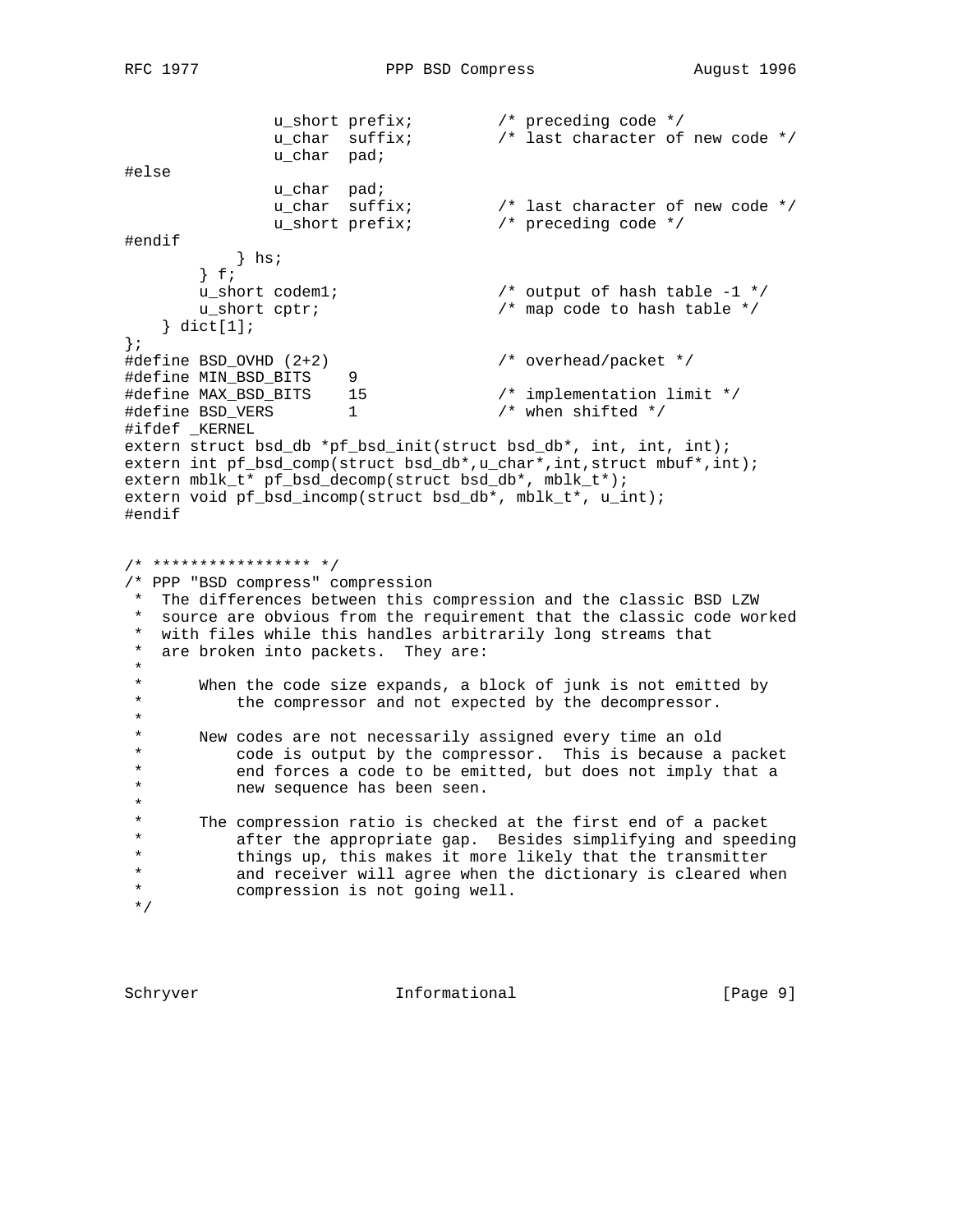/\* \* the next two codes should not be changed lightly, as they must not \* lie within the contiguous general code space. \*/ #define CLEAR 256 /\* table clear output code \*/ #define FIRST 257 /\* first free entry \*/ #define LAST 255 #define BSD\_INIT\_BITS MIN\_BSD\_BITS  $\#define$  MAXCODE(b) ((1 << (b)) - 1) #define BADCODEM1 MAXCODE(MAX\_BSD\_BITS); #define BSD\_HASH(prefix,suffix,hshift) ((((\_\_uint32\_t)(suffix)) \  $\lt\lt$  (hshift)) \  $\land$  ( $\_uint32_t)(prefix)$ ) #define BSD\_KEY(prefix,suffix)  $(((\underline{\hspace{1cm}} \underline{\hspace{1cm}} \underline{\hspace{1cm}} \underline{\hspace{1cm}} \underline{\hspace{1cm}} \underline{\hspace{1cm}} \underline{\hspace{1cm}} \underline{\hspace{1cm}} \underline{\hspace{1cm}} \underline{\hspace{1cm}} \underline{\hspace{1cm}} \underline{\hspace{1cm}} \underline{\hspace{1cm}} \underline{\hspace{1cm}} \underline{\hspace{1cm}} \underline{\hspace{1cm}} \underline{\hspace{1cm}} \underline{\hspace{1cm}} \underline{\hspace{1cm}} \underline{\hspace{1cm}} \underline{\hspace{1cm$  + (\_\_uint32\_t)(prefix)) #define CHECK\_GAP 10000 /\* Ratio check interval \*/ #define RATIO SCALE LOG 8 #define RATIO\_SCALE (1<<RATIO\_SCALE\_LOG) #define RATIO\_MAX (0x7fffffff>>RATIO\_SCALE\_LOG) /\* clear the dictionary \*/ static void pf\_bsd\_clear(struct bsd\_db \*db) { db->clear\_count++;  $db$ ->max\_ent = FIRST-1; db->n\_bits = BSD\_INIT\_BITS;  $db$ ->ratio = 0;  $db \rightarrow bytes\_\_\out = 0;$  $db->in_count = 0;$  $db->incomp_count = 0;$  $db$ ->decomp\_count = 0;  $db\rightarrow overshoot = 0;$  db->undershoot = 0; db->checkpoint = CHECK\_GAP; } /\* If the dictionary is full, then see if it is time to reset it. \* \* Compute the compression ratio using fixed-point arithmetic \* with 8 fractional bits.

Schryver 10 Informational [Page 10]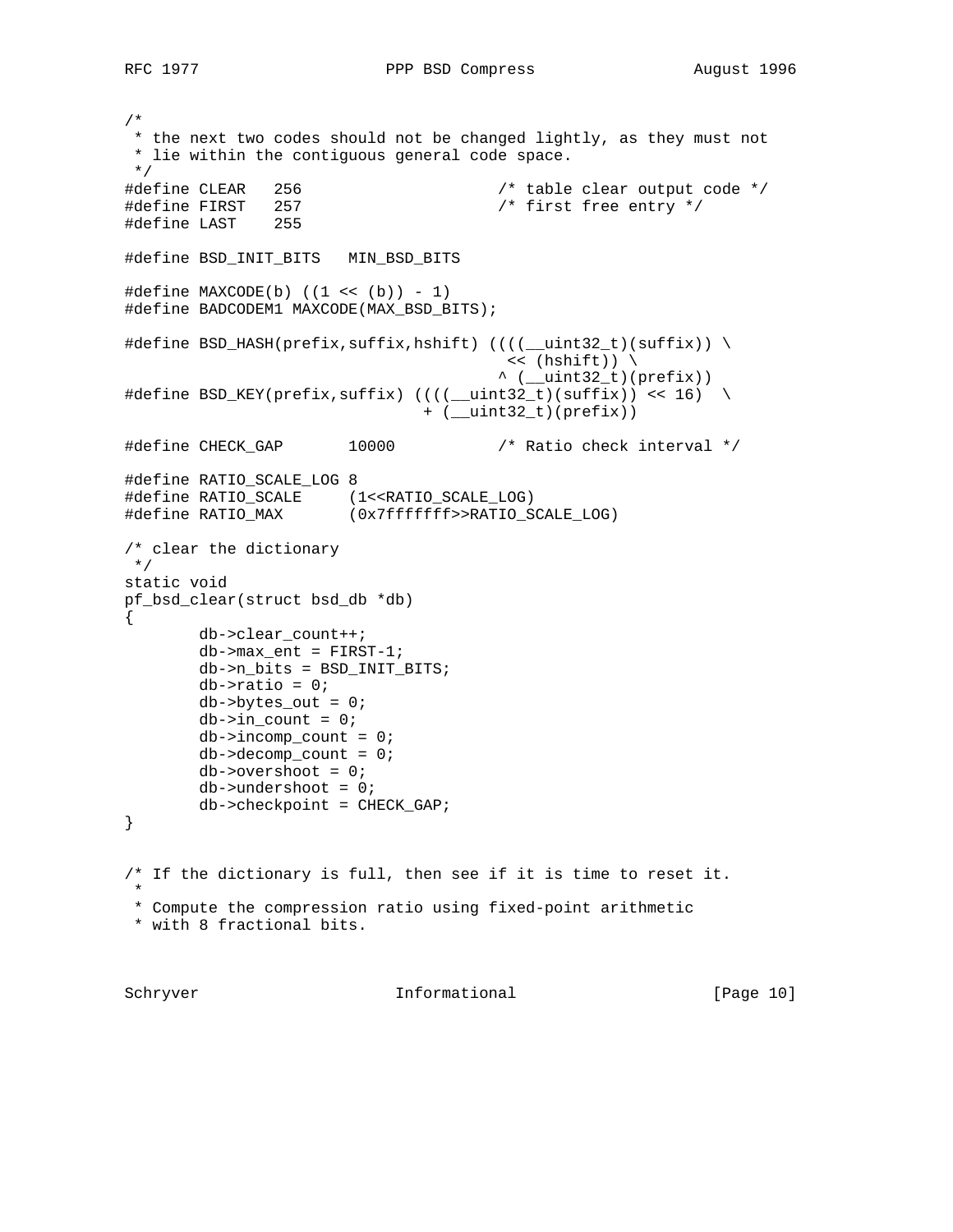```
 *
 * Since we have an infinite stream instead of a single file,
 * watch only the local compression ratio.
 *
 * Since both peers must reset the dictionary at the same time even in
  * the absence of CLEAR codes (while packets are incompressible), they
 * must compute the same ratio.
 */
static int \frac{1}{x} 1=output CLEAR */
pf_bsd_check(struct bsd_db *db)
{
        register u_int new_ratio;
        if (db->in_count >= db->checkpoint) {
                /* age the ratio by limiting the size of the counts */
                if (db->in_count >= RATIO_MAX
                   || db->bytes_out >= RATIO_MAX) {
                      db->in_count -= db->in_count/4; db->bytes_out -= db->bytes_out/4;
 }
                db->checkpoint = db->in_count + CHECK_GAP;
                if (db->max_ent >= db->maxmaxcode) {
                       /* Reset the dictionary only if the ratio is
                        * worse, or if it looks as if it has been
                        * poisoned by incompressible data.
\star * This does not overflow, because
                       * db->in_count <= RATIO_MAX. */
\star/ new_ratio = db->in_count<<RATIO_SCALE_LOG;
                       if (db->bytes_out != 0)
                               new_ratio /= db->bytes_out;
                       if (new_ratio < db->ratio
                           || new_ratio < 1*RATIO_SCALE) {
                               pf_bsd_clear(db);
                               return 1;
 }
                       db->ratio = new_ratio;
 }
        }
        return 0;
}
/* Initialize the database.
```
Schryver 10 Informational [Page 11]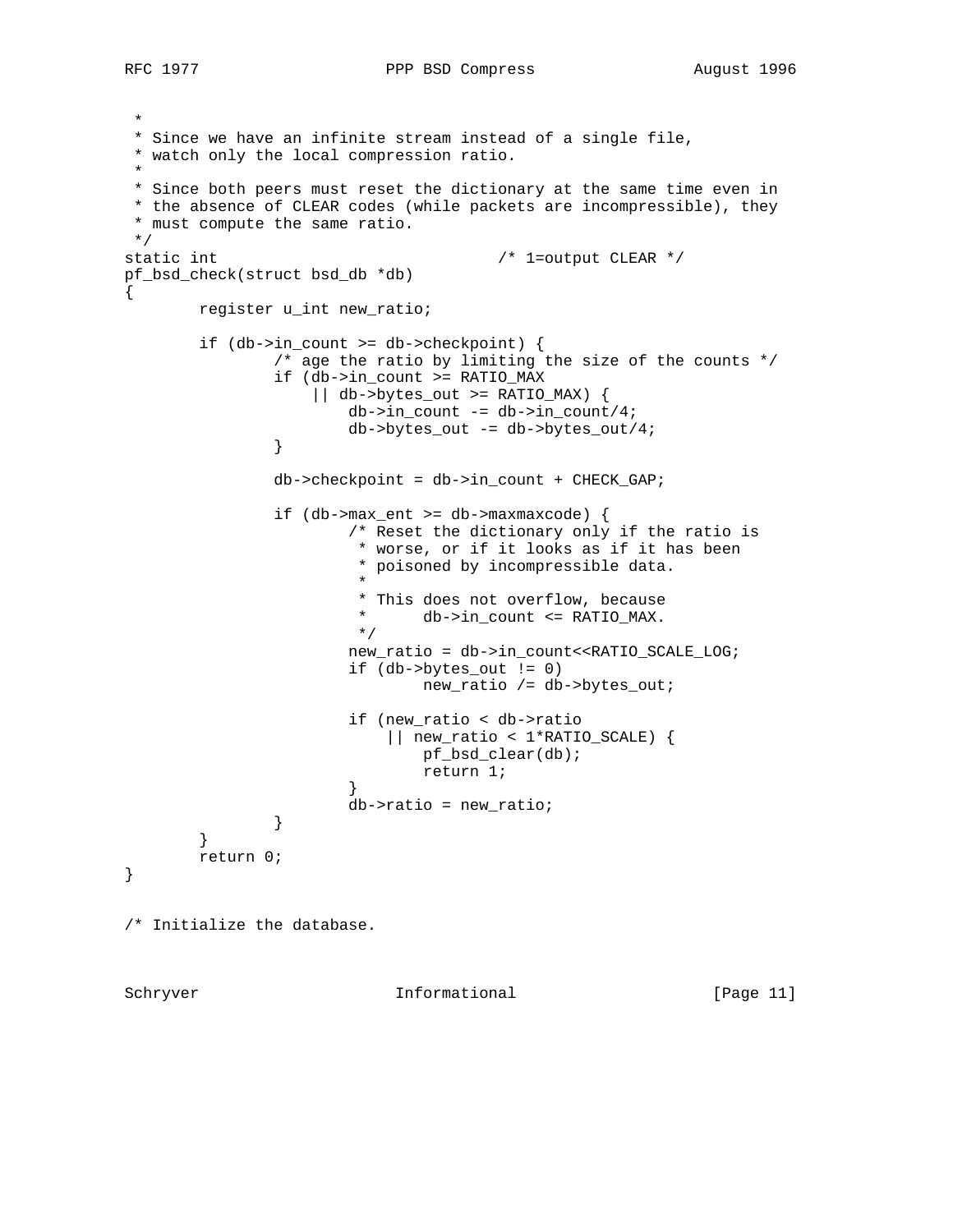```
 */
struct bsd_db *
pf_bsd_init(struct bsd_db *db, /* initialize this database */
int unit, \frac{1}{2} /* for debugging */
 int bits, /* size of LZW code word */
 int mru) /* MRU for input, 0 for output*/
{
      register int i;
       register u_short *lens;
       register u_int newlen, hsize, hshift, maxmaxcode;
       switch (bits) {
      case 9: \frac{1}{3} /* needs 82152 for both comp \frac{k*}{3} case 10: \frac{k*}{3} case 10:
      case 10: \frac{1}{2} /* needs 84144 decomp*/<br>
case 11: \frac{1}{2} /* needs 88240 */
                                 /* needs 88240 */ case 12: /* needs 96432 */
            hsize = 5003;
            hshift = 4;
             break;
       case 13: /* needs 176784 */
              hsize = 9001;
            hshift = 5;
             break;
       case 14: /* needs 353744 */
              hsize = 18013;
             hshift = 6;
             break;
       case 15: /* needs 691440 */
             hsize = 35023;
             hshift = 7; break;
 case 16: /* needs 1366160--far too much*/
 /* hsize = 69001; */ /* and 69001 is too big for */
\frac{1}{2} /* hshift = 8; */ \frac{1}{2} /* cptr in struct bsd_db */
              /* break; */
       default:
              if (db) {
                     if (db->lens)
                      kern_free(db->lens);
                   kern free(db);
 }
              return 0;
        }
      maxmaxcode = MAXCODE(bits);newlen = sizeof(*db) + (hsize-1)*(sizeof(db->dict[0]));
       if (db) {
             lens = db->lens;
```
Schryver 10 Informational [Page 12]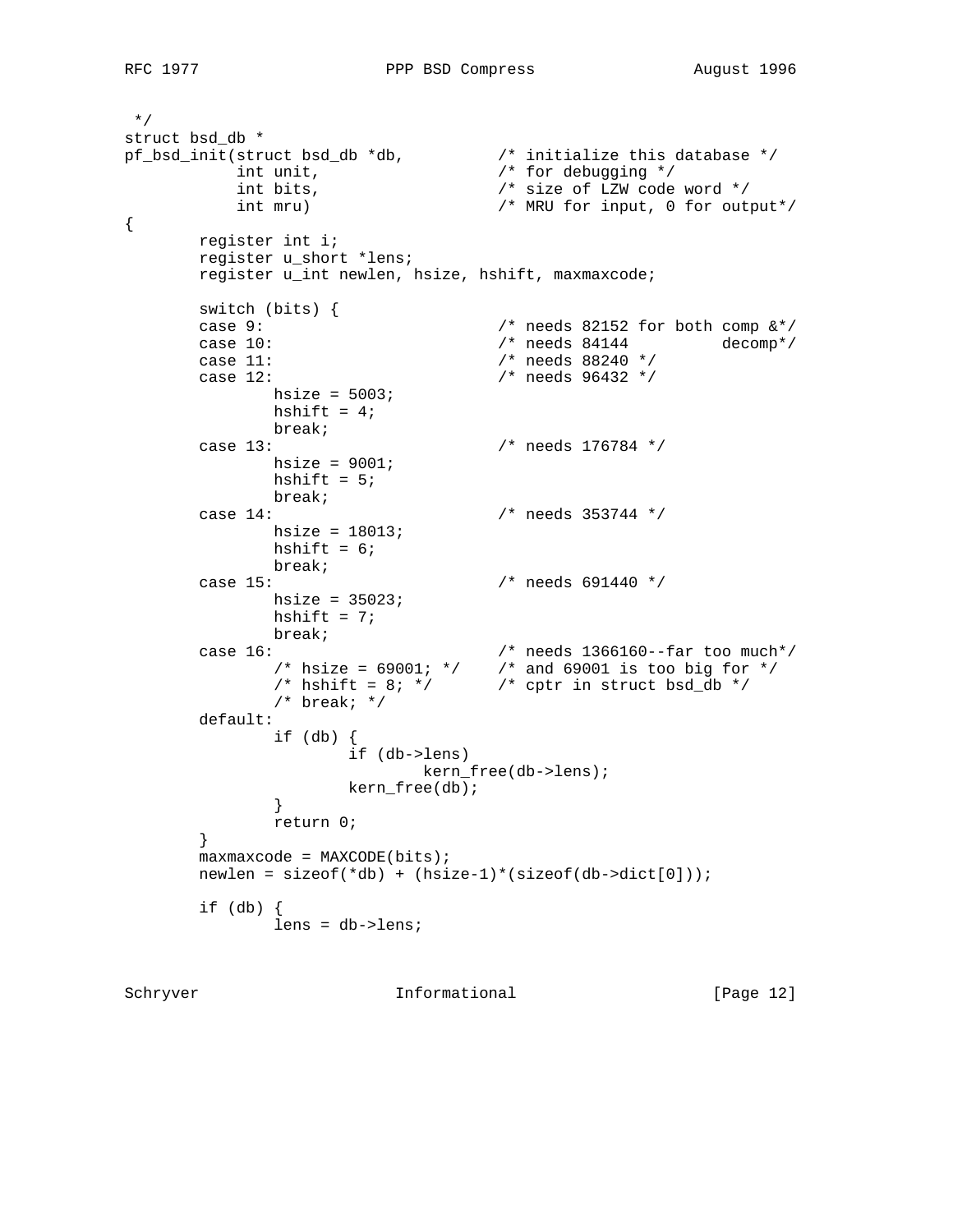```
 if (db->totlen != newlen) {
                         if (lens)
                                 kern_free(lens);
                         kern_free(db);
                \begin{aligned} \text{db} = 0 \, \text{;} \end{aligned} }
         }
         if (!db) {
                 db = (struct bsd_db*)kern_malloc(newlen);
                 if (!db)
                         return 0;
                if (mru == 0) {
                        lens = 0; } else {
                         lens = (u_short*)kern_malloc((maxmaxcode+1)
                                                       * sizeof(*lens));
                         if (!lens) {
                                 kern_free(db);
                                 return 0;
 }
                        i = LAST+1;
                        while (i != 0)lens[--i] = 1; }
                 i = hsize;
                while (i != 0) {
                        db->dict[--i].codem1 = BADCODEM1;
                db \rightarrow dict[i].cptr = 0; }
 }
         }
         bzero(db,sizeof(*db)-sizeof(db->dict));
         db->lens = lens;
        db->unit = unit;
         db->mru = mru;
         db->hsize = hsize;
         db->hshift = hshift;
         db->maxmaxcode = maxmaxcode;
        db->clear_count = -1; pf_bsd_clear(db);
         return db;
/* compress a packet<br>* Assume the p
   Assume the protocol is known to be >= 0x21 and < 0xff.
```
}

Schryver 10 Informational [Page 13]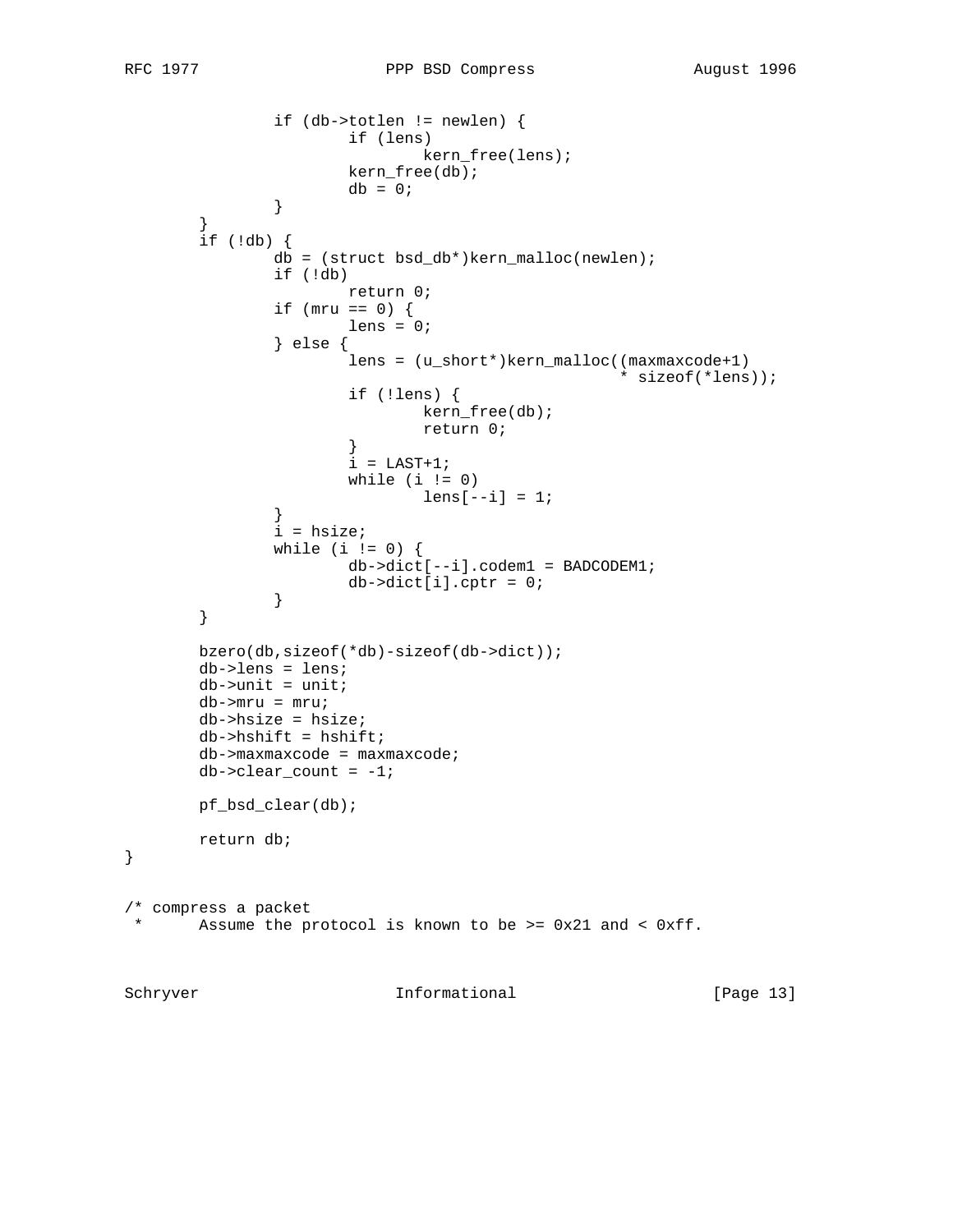```
* One change from the BSD compress command is that when the<br>* code size expands we do not output a bunch of padding
        code size expands, we do not output a bunch of padding.
 */
int \frac{1}{x} /* new slen */
pf_bsd_comp(struct bsd_db *db,
 u_char *cp_buf, /* compress into here */
 int proto, /* this original PPP protocol */
struct mbuf *m, /* from here */ int slen)
{
         register int hshift = db->hshift;
         register u_int max_ent = db->max_ent;
         register u_int n_bits = db->n_bits;
         register u_int bitno = 32;
        register __uint32_t accum = 0;
         register struct bsd_dict *dictp;
         register __uint32_t fcode;
         register u_char c;
         register int hval, disp, ent;
         register u_char *rptr, *wptr;
         struct mbuf *n;
#define OUTPUT(ent) { \
        bitno -= n_bits;<br>
accum |= ((ent) << bitno);<br>
do {<br>
*wptr++ = accum>>24;<br>
accum <<= 8;
        \text{accum }|= ((ent) << bitno);
do { \qquad \qquad \backslash*wptr++ = \text{accuracy}>24;\begin{array}{ccc}\n\text{accum} <<= & 8; \\
\text{bin} &+ = & 8; \\
\end{array}bitno += 8;} while (bitno \leq 24);
         }
         /* start with the protocol byte */
         ent = proto;
         db->in_count++;
         /* install sequence number */
        cp\_buf[0] = db->seqno>>8;cp\_buf[1] = db->seqno; db->seqno++;
        wptr = \&cp\_buf[2]; slen = m->m_len;
         db->in_count += slen;
        rptr = mtod(m, u_{char}*);n = m - > m next;
        for (i; j) {
```
Schryver 10 Informational [Page 14]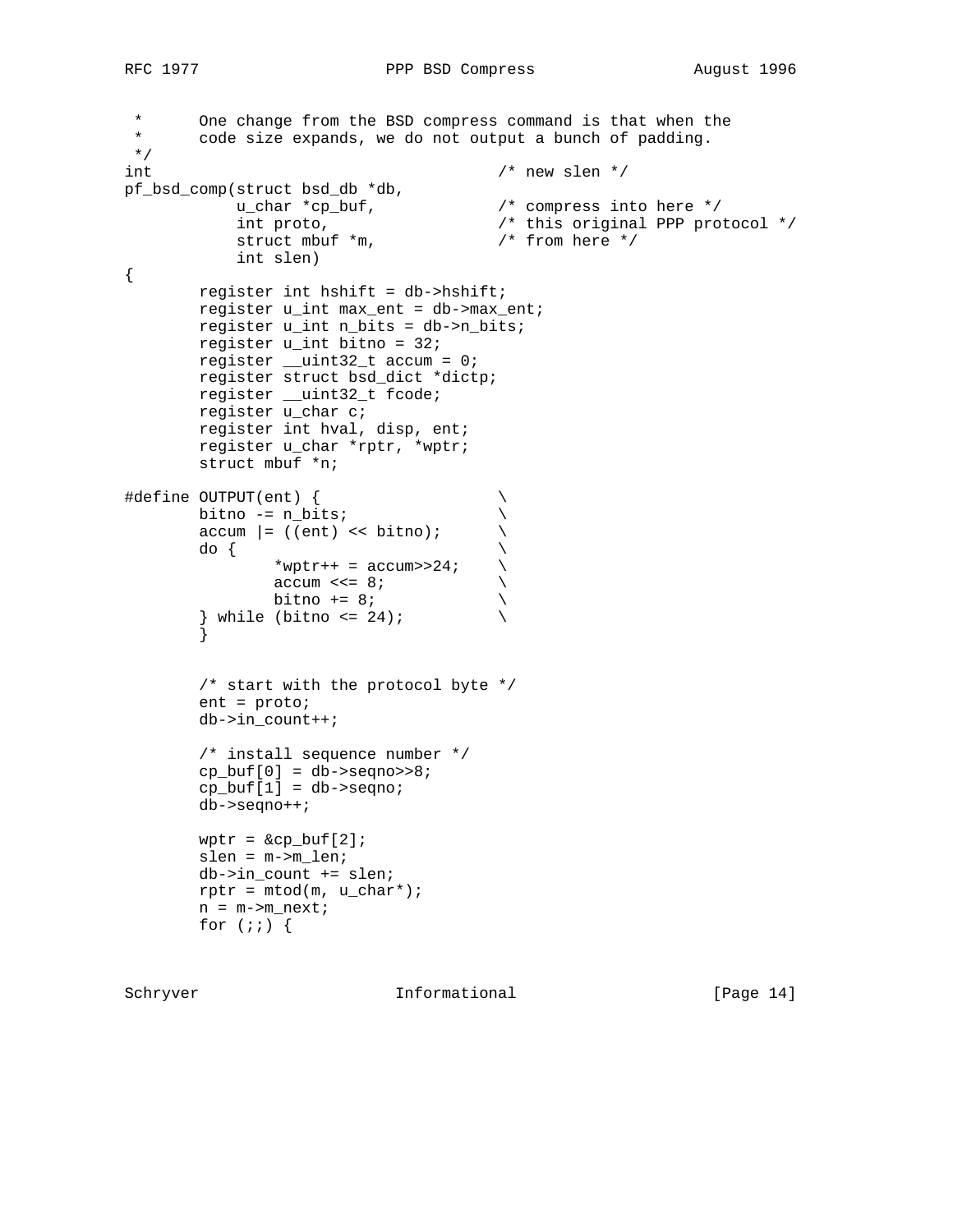```
if (slen == 0) {
                         if (!n)
                                 break;
                         slen = n->m_len;
                        rptr = mtod(n, u_{char}*);n = n->m_next;
                         if (!slen)
                                 continue; /* handle 0-length buffers*/
                db->in\_count += slen; }
                 slen--;
                c = *rptr++;fcode = BSD_KEY(ent,c); hval = BSD_HASH(ent,c,hshift);
                 dictp = &db->dict[hval];
                 /* Validate and then check the entry. */
                 if (dictp->codem1 >= max_ent)
                         goto nomatch;
                 if (dictp->f.fcode == fcode) {
                        ent = dictp->codem1+1;
                continue; \begin{array}{ccc} & /* & \text{found} & (prefix, suffix) * / \\ & & \end{array} }
                 /* continue probing until a match or invalid entry */
                disp = (hval == 0) ? 1 : hval;
                 do {
                         hval += disp;
                         if (hval >= db->hsize)
                                hval -= db->hsize;
                        dictp = \&db->dict[hval]; if (dictp->codem1 >= max_ent)
                                 goto nomatch;
                 } while (dictp->f.fcode != fcode);
                ent = dictp - 2codem1+1; /* found (prefix, suffix) */
                 continue;
nomatch:
                 OUTPUT(ent); /* output the prefix */
                 /* code -> hashtable */
                 if (max_ent < db->maxmaxcode) {
                         struct bsd_dict *dictp2;
                         /* expand code size if needed */
                         if (max_ent >= MAXCODE(n_bits))
                                db->n_bits = ++n_bits;
```
Schryver 10 Informational [Page 15]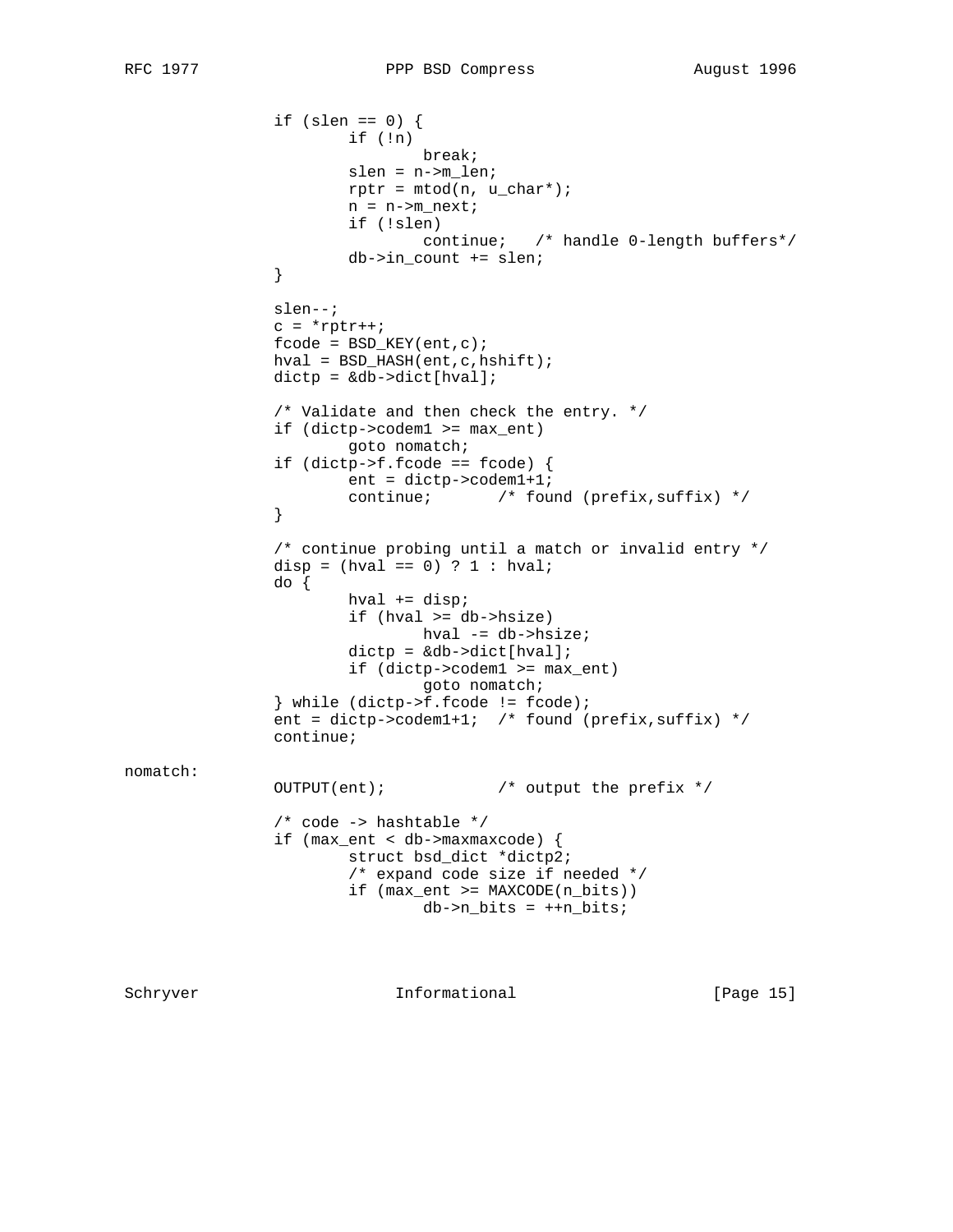}

\*/

{

```
 /* Invalidate old hash table entry using
                        * this code, and then take it over.<br>*/
* /
                       dictp2 = \&db->dict[max_entt+1]; if (db->dict[dictp2->cptr].codem1 == max_ent)
                                db->dict[dictp2->cptr].codem1=BADCODEM1;
                        dictp2->cptr = hval;
                        dictp->codem1 = max_ent;
                        dictp->f.fcode = fcode;
               db->max\_ent = ++max\_ent; }
               ent = ci }
        OUTPUT(ent); /* output the last code */
       db \rightarrow bytes\_out += (wptr-&cp\_buf[2] /* count complete bytes */
                         + (32-bitno+7)/8);
         if (pf_bsd_check(db))
                OUTPUT(CLEAR); /* do not count the CLEAR */
         /* Pad dribble bits of last code with ones.
         * Do not emit a completely useless byte of ones.
         */
         if (bitno != 32)
               *wptr++ = (\text{accum } | (\text{0} xff \leq (\text{bitno-8}))) >> 24; /* Increase code size if we would have without the packet
         * boundary and as the decompressor will.
         */
         if (max_ent >= MAXCODE(n_bits)
            && max_ent < db->maxmaxcode)
                db->n_bits++;
        return (wptr - cp_buf);
#undef OUTPUT
/* Update the "BSD Compress" dictionary on the receiver for
 * incompressible data by pretending to compress the incoming data.
void
pf_bsd_incomp(struct bsd_db *db,
              mblk_t *dmsg,
              u_int ent) /* start with protocol byte */
```
Schryver 10 Informational [Page 16]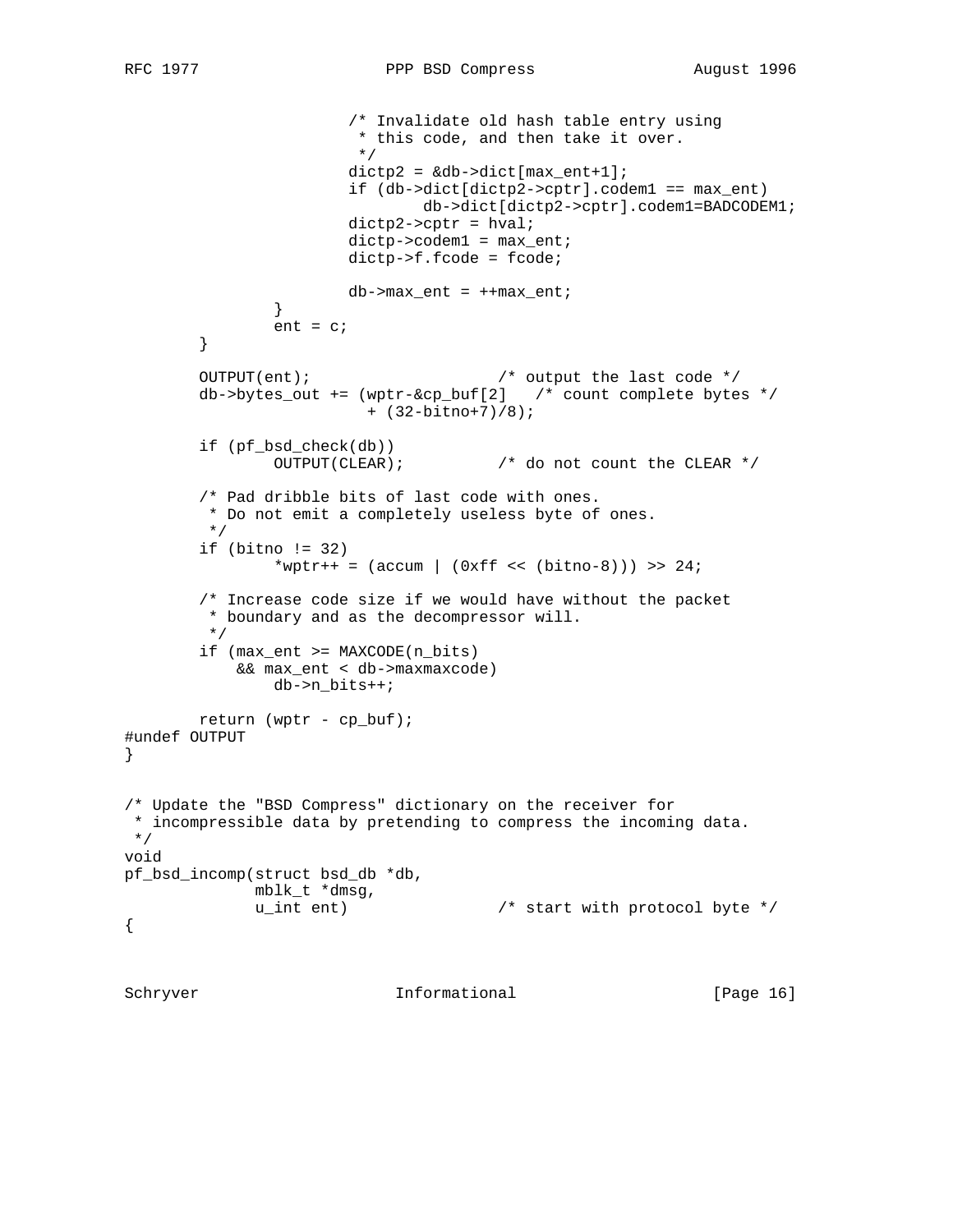```
 register u_int hshift = db->hshift;
        register u_int max_ent = db->max_ent;
        register u_int n_bits = db->n_bits;
        register struct bsd_dict *dictp;
 register __uint32_t fcode;
 register u_char c;
        register int hval, disp;
        register int slen;
        register u_int bitno = 7;
        register u_char *rptr;
        db->incomp_count++;
       db->in_count++; \qquad \qquad /* count protocol as 1 byte */
        db->seqno++;
        rptr = dmsg->b_rptr+PPP_BUF_HEAD_INFO;
       for (i; j) {
                slen = dmsg->b_wptr - rptr;
               if (slen == 0) {
                      dmsg = dmsg->b_cont;
                        if (!dmsg)
                               break;
                        rptr = dmsg->b_rptr;
                        continue; /* skip zero-length buffers */
 }
                db->in_count += slen;
                do {
                       c = *rptr++;fcode = BSD_KEY(ent,c); hval = BSD_HASH(ent,c,hshift);
                        dictp = &db->dict[hval];
                        /* validate and then check the entry */
                        if (dictp->codem1 >= max_ent)
                               goto nomatch;
                        if (dictp->f.fcode == fcode) {
                               ent = dictp->codem1+1;
                       continue; /* found (prefix, suffix) */
 }
                        /* continue until match or invalid entry */
                       disp = (hval == 0) ? 1 : hval;
                        do {
                               hval += disp;
                                if (hval >= db->hsize)
                                       hval -= db->hsize;
                               dictp = \&db->dict[hval];
```
Schryver 10 Informational [Page 17]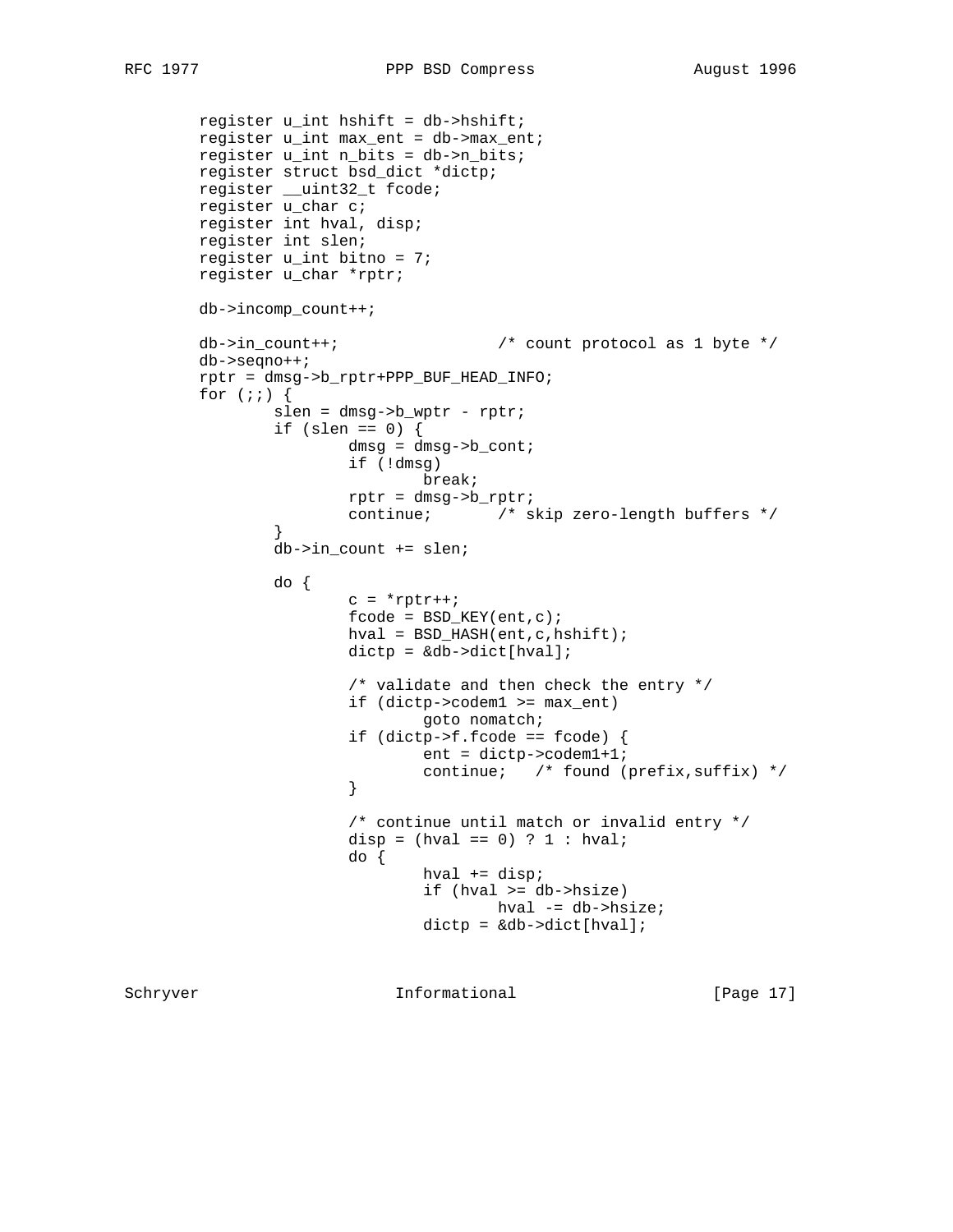```
 if (dictp->codem1 >= max_ent)
                                       goto nomatch;
                        } while (dictp->f.fcode != fcode);
                        ent = dictp->codem1+1;
                       continue; \frac{1}{2} /* found (prefix, suffix) */
nomatch: \frac{1}{2} /* output (count) the prefix */
                       bitno += n_bits;
                        /* code -> hashtable */
                        if (max_ent < db->maxmaxcode) {
                           struct bsd_dict *dictp2;
                            /* expand code size if needed */
                           if (max_ent >= MAXCODE(n_bits))
                                  db->n_bits = ++n_bits;
                            /* Invalidate previous hash table entry
                           * assigned this code, and then take it over */\star/dictp2 = \&db->dict[max_entt+1]; if (db->dict[dictp2->cptr].codem1==max_ent)
                               db->dict[dictp2->cptr].codem1=BADCODEM1;
                          dictp2-<cptr = hval; dictp->codem1 = max_ent;
                           dictp->f.fcode = fcode;
                          db->max_ent = +max_ent;
                          db->lens[max\_ent] = db->lens[ent]+1; }
                      ent = ci} while (-slen != 0); }
        bitno += n_bits; /* output (count) last code */
       db \rightarrow bytes\_\text{out} += bitno/8; (void)pf_bsd_check(db);
        /* Increase code size if we would have without the packet
         * boundary and as the decompressor will.
         */
        if (max_ent >= MAXCODE(n_bits)
           && max_ent < db->maxmaxcode)
                db->n_bits++;
}
/* Decompress "BSD Compress"
 */
mblk_t* \gamma /* 0=failed, so zap CCP */
```
Schryver 10 Informational [Page 18]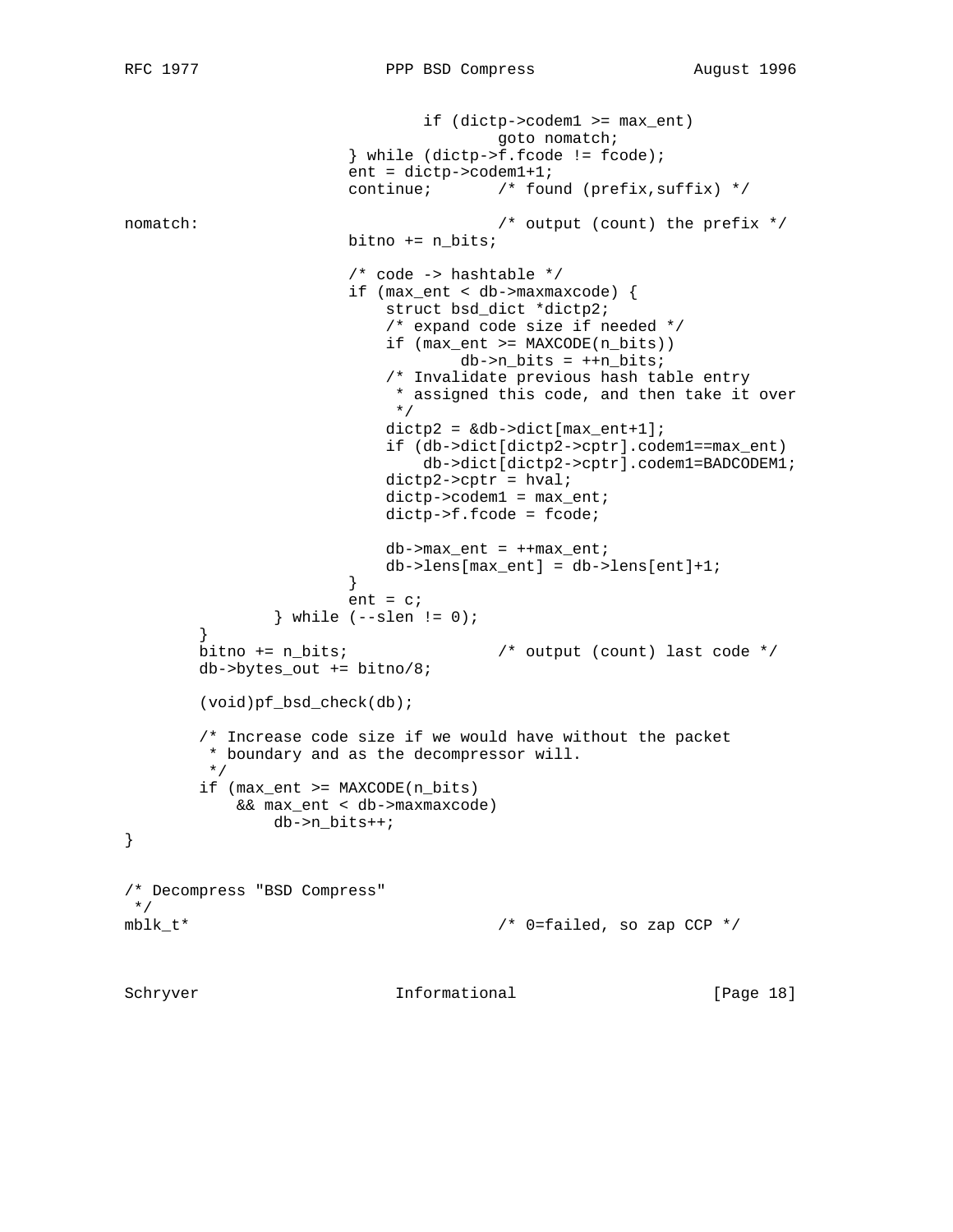```
pf_bsd_decomp(struct bsd_db *db,
              mblk_t *cmsg)
{
        register u_int max_ent = db->max_ent;
 register __uint32_t accum = 0;
 register u_int bitno = 32; /* 1st valid bit in accum */
        register u_int n_bits = db->n_bits;
       register u_int tgtbitno = 32-n_bbits; /* bitno when accum full */
        register struct bsd_dict *dictp;
        register int explen, i;
        register u_int incode, oldcode, finchar;
        register u_char *p, *rptr, *rptr9, *wptr0, *wptr;
        mblk_t *dmsg, *dmsg1, *bp;
        db->decomp_count++;
        rptr = cmsg->b_rptr;
        ASSERT(cmsg->b_wptr >= rptr+PPP_BUF_MIN);
        ASSERT(PPP_BUF_ALIGN(rptr));
        rptr += PPP_BUF_MIN;
         /* get the sequence number */
       i = 0; explen = 2;
        do {
               while (rptr >= cmsg->b_wptr) {
                       bp = cmsgicmsg = cmsg - b_cont; freeb(bp);
                        if (!cmsg) {
                                if (db->debug)
                                        printf("bsd_decomp%d: missing"
                                               " %d header bytes\n",
                                               db->unit, explen);
                       return 0;<br>}
 }
                rptr = cmsg->b_rptr;
 }
               i = (i \le 8) + *rptr++;} while (-\exp \t{1} != 0);
        if (i := db->seqno++) {
                freemsg(cmsg);
                if (db->debug)
                        printf("bsd_decomp%d: bad sequence number 0x%x"
                               " instead of 0x%x\n",
                               db->unit, i, db->seqno-1);
                return 0;
         }
```
Schryver 10 Informational [Page 19]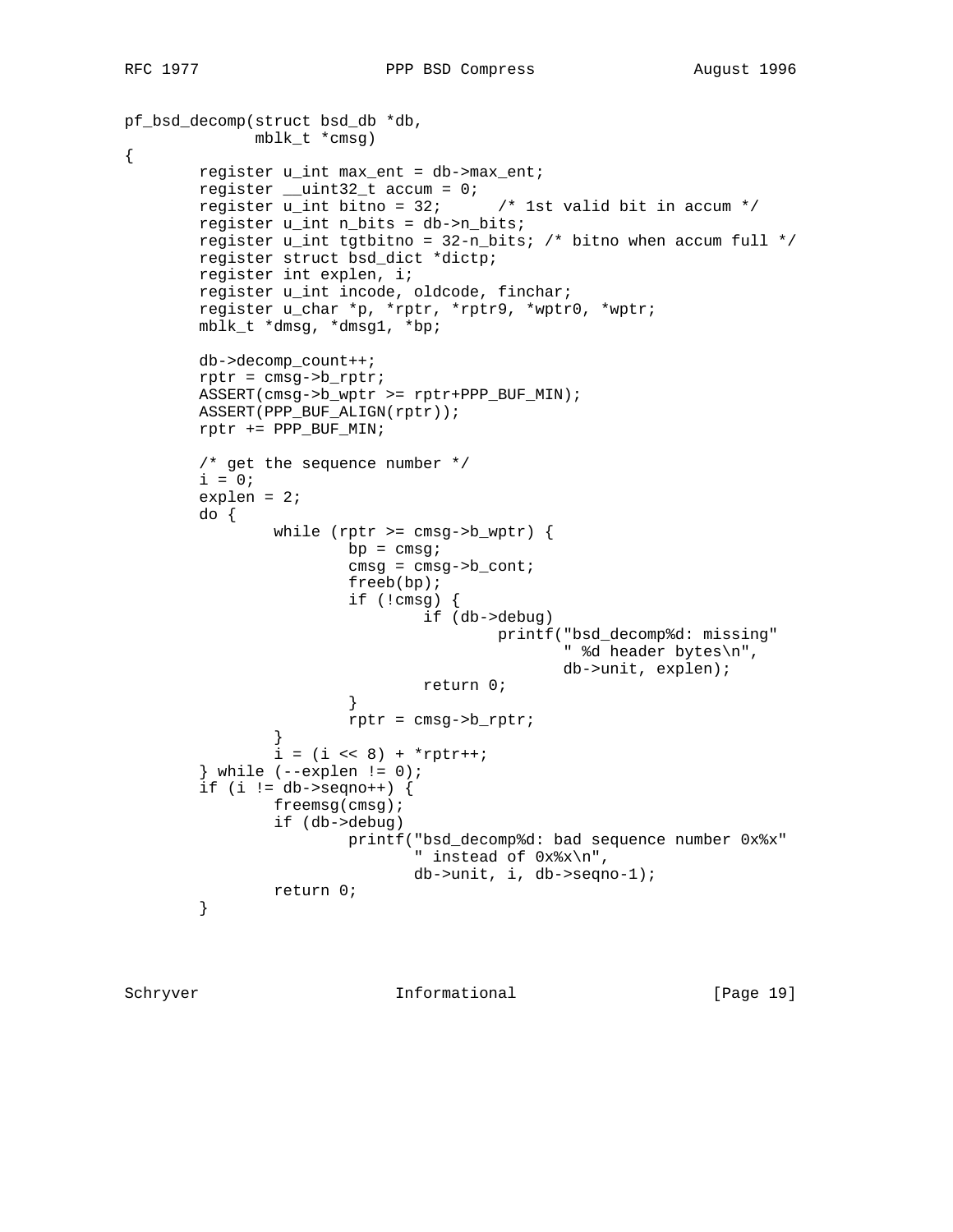```
 /* Guess how much memory we will need. Assume this packet was
         * compressed by at least 1.5X regardless of the recent ratio.
          */
         if (db->ratio > (RATIO_SCALE*3)/2)
                 explen = (msgdsize(cmsg)*db->ratio)/RATIO_SCALE;
         else
                 explen = (msgdsize(cmsg)*3)/2;
         if (explen > db->mru)
                 explen = db->mru;
         dmsg = dmsg1 = allocb(explen+PPP_BUF_HEAD_INFO, BPRI_HI);
         if (!dmsg1) {
                 freemsg(cmsg);
                 return 0;
         }
         wptr = dmsg1->b_wptr;
         ((struct ppp_buf*)wptr)->type = BEEP_FRAME;
         /* the protocol field must be compressed */
        ((struct <math>pp\_buf^*)wptr)</math> -<math>pproto = 0;</math> wptr += PPP_BUF_HEAD_PROTO+1;
         rptr9 = cmsg->b_wptr;
         db->bytes_out += rptr9-rptr;
        wptr0 = wptr; explen = dmsg1->b_datap->db_lim - wptr;
         oldcode = CLEAR;
        for (i; j) {
                if (rptr >= rptr9) {
                        bp = cmsg:cmsg = cmsg - b_cont; freeb(bp);
                          if (!cmsg) /* quit at end of message */
                                 break;
                          rptr = cmsg->b_rptr;
                          rptr9 = cmsg->b_wptr;
                          db->bytes_out += rptr9-rptr;
                continue; \qquad /* handle 0-length buffers */
 }
                 /* Accumulate bytes until we have a complete code.
                  * Then get the next code, relying on the 32-bit,
                 * unsigned accum to mask the result.<br>*/
\star/bitno -= 8;
                \text{accum }|= \text{*} \text{rptr++} \ll \text{bitno}; if (tgtbitno < bitno)
```
Schryver 10 Informational [Page 20]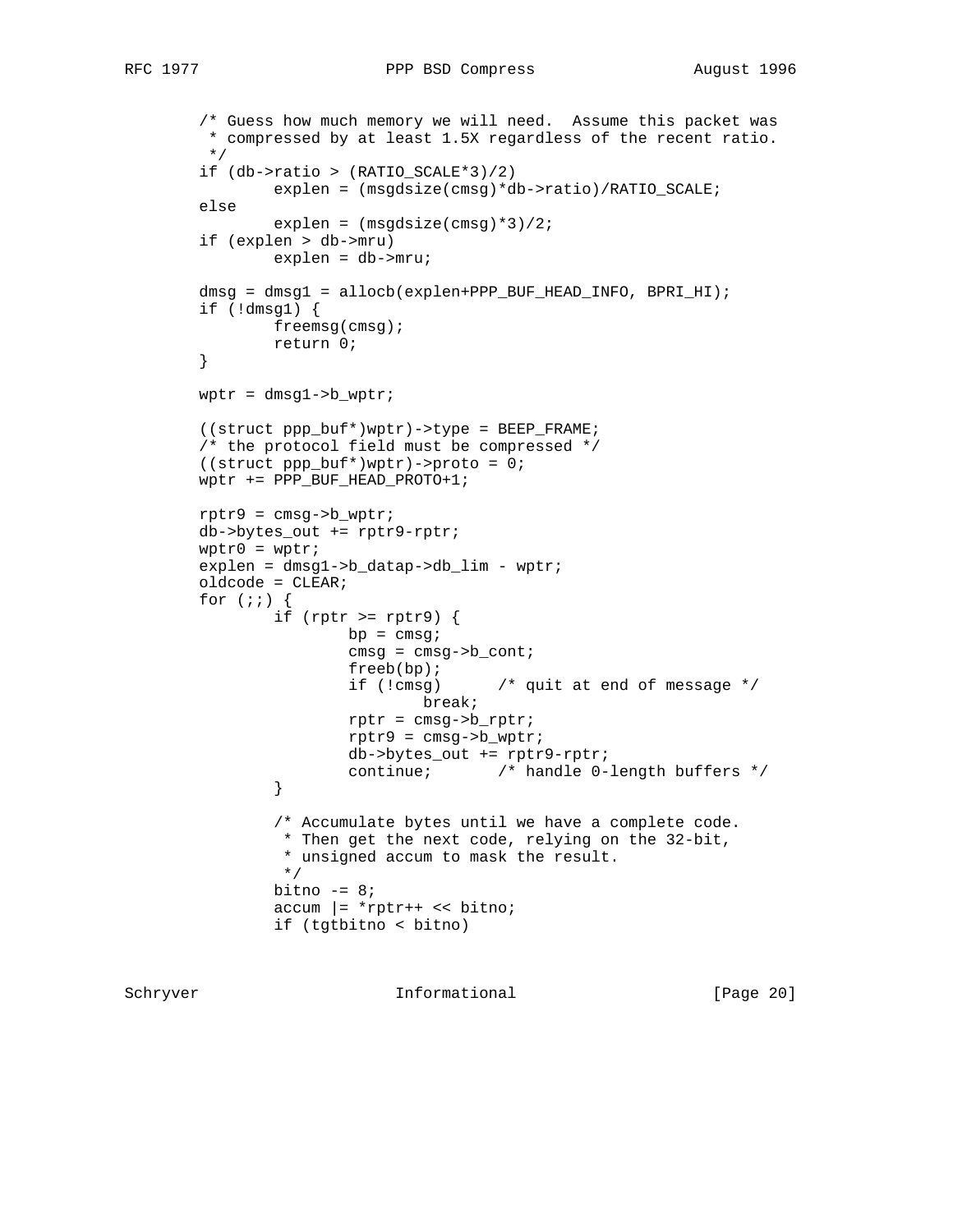```
 continue;
                  incode = accum >> tgtbitno;
                  accum <<= n_bits;
                  bitno += n_bits;
                 if (incode == CLEAR) {
                           /* The dictionary must only be cleared at
                            * the end of a packet. But there could be an
                           * empty message block at the end.<br>*/
\star/ if (rptr != rptr9
                                || cmsg->b_cont != 0) {
                                    cmsg->b_rptr = rptr;
                                   i = mgdsize(cmsg);if (i != 0) {
                                             freemsg(dmsg);
                                             freemsg(cmsg);
                                             if (db->debug)
                                                      printf("bsd_decomp%d: "
                                                              "bad CLEAR\n",
                                                              db->unit);
                                   return 0;<br>}
 }
 }
                           pf_bsd_clear(db);
                           freemsg(cmsg);
                          wptr0 = wptr; break;
 }
                  /* Special case for KwKwK string. */
                  if (incode > max_ent) {
                           if (incode > max_ent+2
                                || incode > db->maxmaxcode
                               \begin{bmatrix} \cdot & \cdot & \cdot \\ \cdot & \cdot & \cdot \\ \cdot & \cdot & \cdot \end{bmatrix} == CLEAR) \begin{bmatrix} \cdot & \cdot & \cdot \\ \cdot & \cdot & \cdot \\ \cdot & \cdot & \cdot \end{bmatrix} freemsg(dmsg);
                                    freemsg(cmsg);
                                    if (db->debug)
                                        printf("bsd_decomp%d: bad code %x\n",
                                               db->unit, incode);
                                    return 0;
 }
                           i = db->lens[oldcode];
                           /* do not write past end of buf */
                          explen - i+1;
                           if (explen < 0) {
                                    db->undershoot -= explen;
                                   db->in_count += wptr-wptr0;
```
Schryver 10 Informational [Page 21]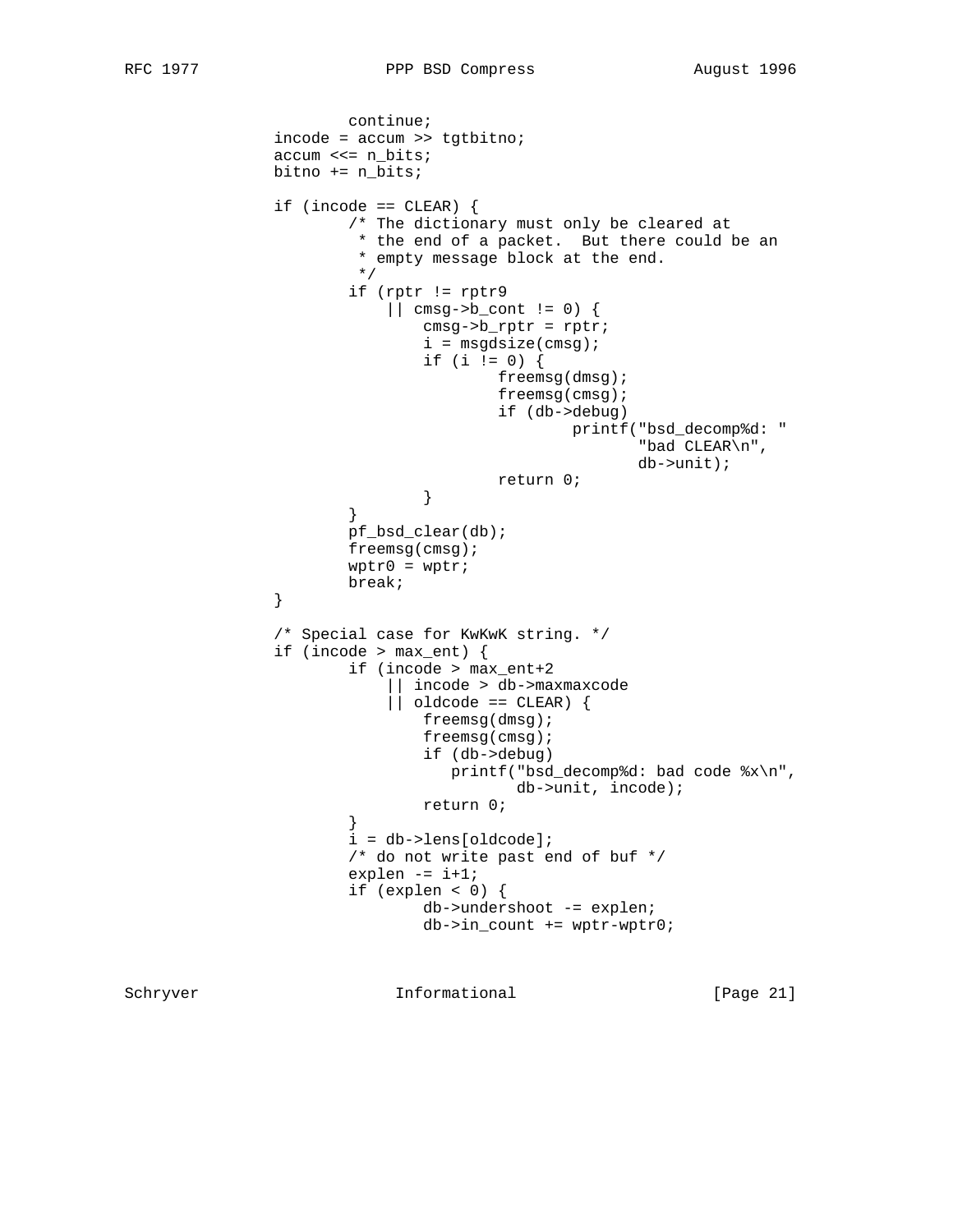```
dmsg1->b_ wptr = wptr;
                             CK_WPTR(dmsg1);
                            explen = MAX(64, i+1); bp = allocb(explen, BPRI_HI);
                             if (!bp) {
                                    freemsg(cmsg);
                                    freemsg(dmsg);
                                    return 0;
 }
                             dmsg1->b_cont = bp;
                            dmsg1 = bp;wptr0 = wptr = dmsgl -> b_wptr;\verb|explen=dmsg1->b_datap->db_1im-wptr-(i+1);|} }
                     p = (wptr += i); *wptr++ = finchar;
                      finchar = oldcode;
               } else {
                     i = db->lens[finchar = incode];explen - = i;
                     if (explen < 0) {
                             db->undershoot -= explen;
                             db->in_count += wptr-wptr0;
                            dmsg1->b_wptr = wptr;
                             CK_WPTR(dmsg1);
                            explen = MAX(64, i); bp = allocb(explen, BPRI_HI);
                             if (!bp) {
                                    freemsg(dmsg);
                                    freemsg(cmsg);
                                    return 0;
 }
                            dmsg1->b\_cont = bp;dmsg1 = bp;
                            wptr0 = wptr = dmsgl -> b_wptr;explen = dmsg1->b_datap->db_lim-wptr-i;<br>}
 }
              p = (wptr += i); }
               /* decode code and install in decompressed buffer */
               while (finchar > LAST) {
                      dictp = &db->dict[db->dict[finchar].cptr];
                     *--p = dictp->f.hs.suffix;
                      finchar = dictp->f.hs.prefix;
 }
              *--p = finchar;
```
Schryver 10 Informational [Page 22]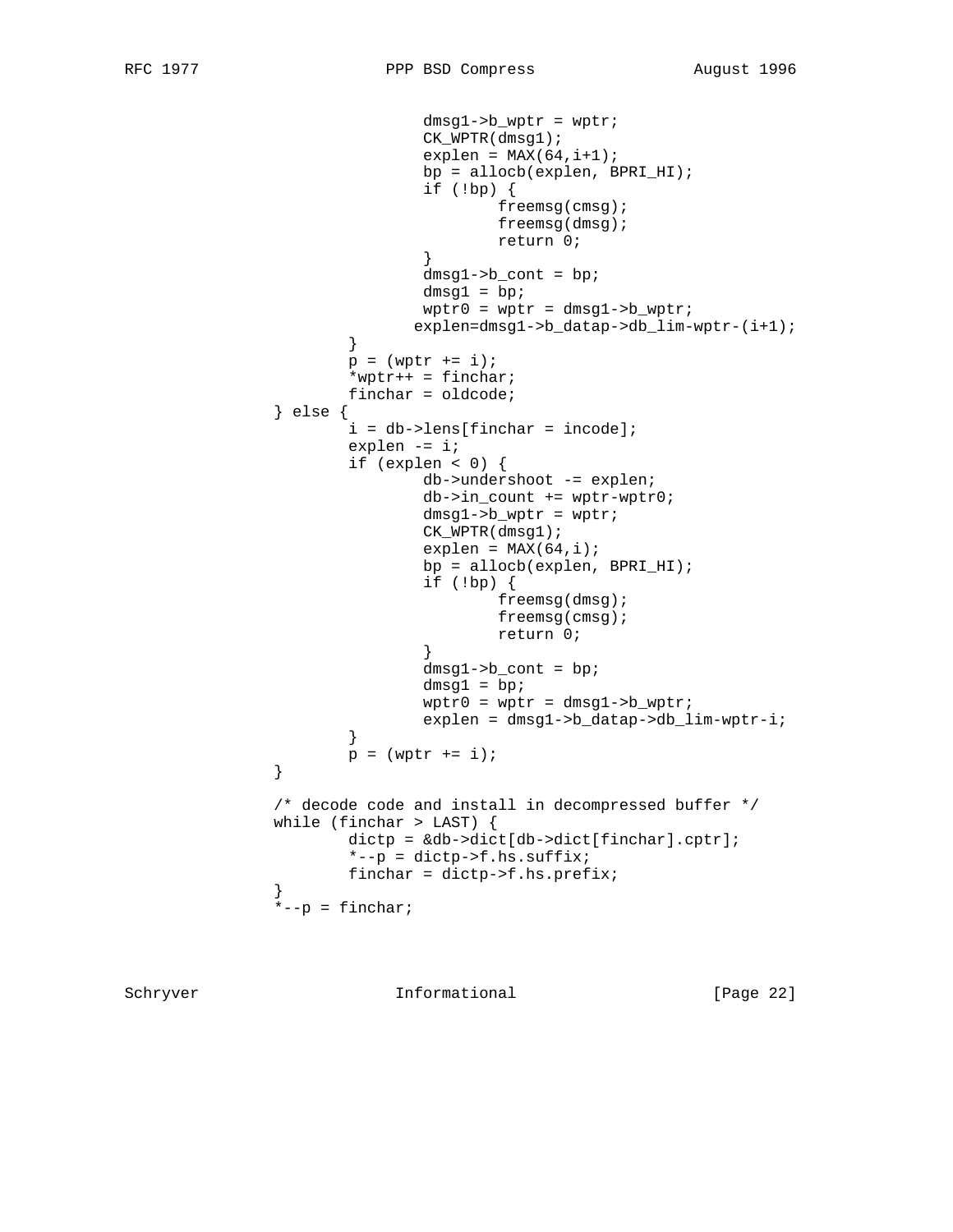```
 /* If not first code in a packet, and
                * if not out of code space, then allocate a new code.
\star * Keep the hash table correct so it can be used
                * with uncompressed packets.
\star/ if (oldcode != CLEAR
                  && max_ent < db->maxmaxcode) {
                      struct bsd_dict *dictp2;
                      uint32 t fcode;
                      int hval, disp;
                     fcode = BSD_KEY(oldcode, finchar); hval = BSD_HASH(oldcode,finchar,db->hshift);
                     dictp = \&db->dict[hval]; /* look for a free hash table entry */
                      if (dictp->codem1 < max_ent) {
                            disp = (hval == 0) ? 1 : hval;
                             do {
                                    hval += disp;
                                     if (hval >= db->hsize)
                                           hval -= db->hsize;
                                     dictp = &db->dict[hval];
                      } while (dictp->codem1 < max_ent);
 }
                      /* Invalidate previous hash table entry
                      * assigned this code, and then take it over */\star/dictp2 = \&db->dict[max_entt+1];if (db-\text{dict}[dictp2-\text{septr}].codem1 == max_ent) {
                      db->dict[dictp2->cptr].codem1=BADCODEM1;
 }
                     dictp2-<cptr = hval; dictp->codem1 = max_ent;
                      dictp->f.fcode = fcode;
                     db->max_ent = +max_ent;
                      db->lens[max_ent] = db->lens[oldcode]+1;
                      /* Expand code size if needed.
* /
                      if (max_ent >= MAXCODE(n_bits)
                          && max_ent < db->maxmaxcode) {
                            db->n_bits = ++n_bits;
                     tgtbitno = 32-n_bits;<br>}
 }
 }
```
Schryver 10 Informational [Page 23]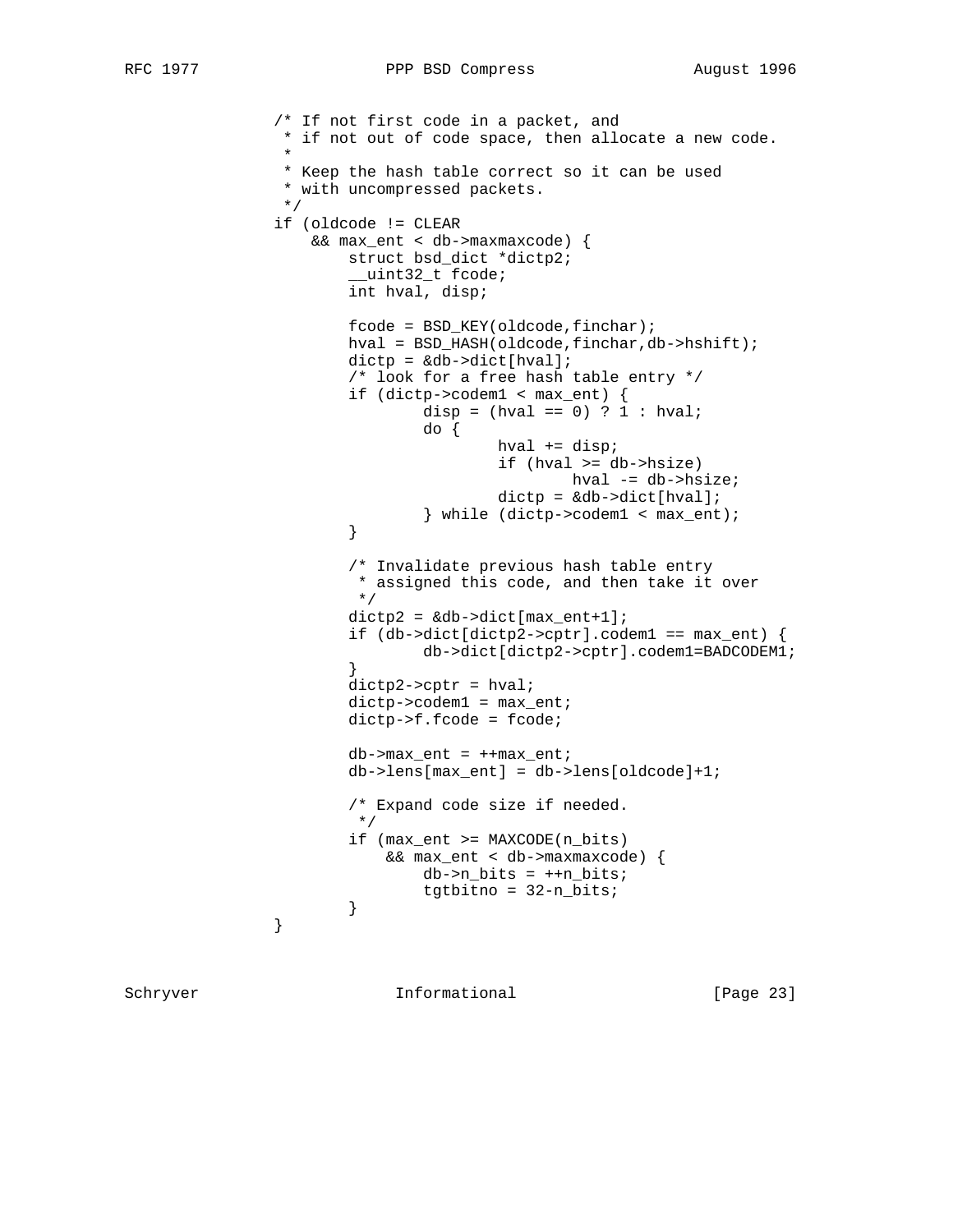oldcode = incode; } db->in\_count += wptr-wptr0;  $dmsgl - >b_wptr = wptr;$  CK\_WPTR(dmsg1); db->overshoot += explen; /\* Keep the checkpoint right so that incompressible packets \* clear the dictionary at the right times. \*/ if (pf\_bsd\_check(db) && db->debug) { printf("bsd\_decomp%d: peer should have " "cleared dictionary\n", db->unit); } return dmsg; Security Considerations

Security issues are not discussed in this memo.

# References

}

- [1] Simpson, W., "The Point-to-Point Protocol (PPP)", STD 51, RFC 1661, July 1994.
- [2] Rand, D., "The PPP Compression Control Protocol (CCP)", RFC 1962, June 1996.
- [3] Simpson, W., "PPP LCP Extensions", RFC 1570, January 1994.
- [4] Simpson, W., "PPP in HDLC-like Framing", STD 51, RFC 1662, July 1994.

# Acknowledgments

 William Simpson provided and supported the very valuable idea of not using any additional header bytes for incompressible packets.

Schryver 10 Informational [Page 24]